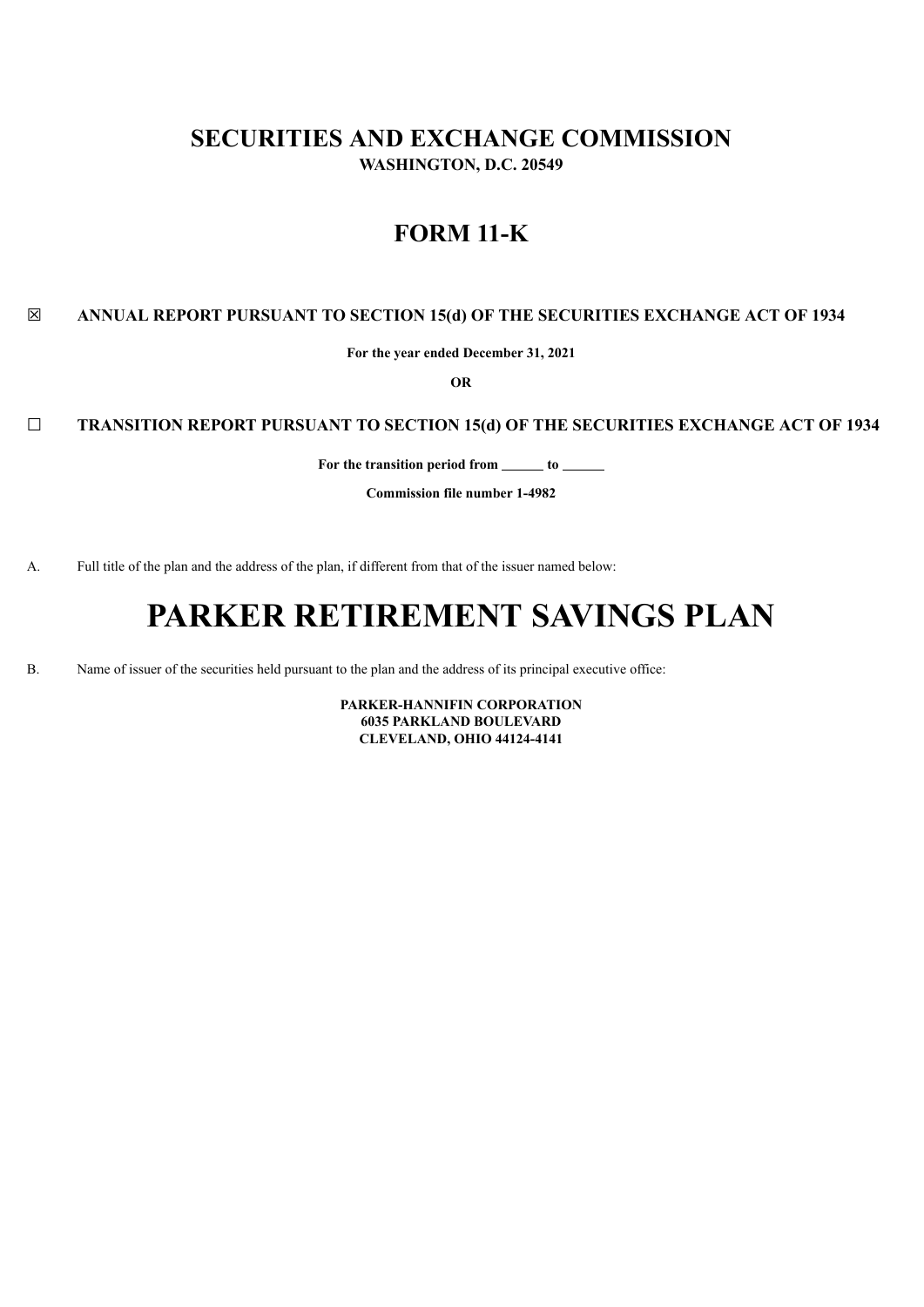# **Index of Financial Statements**

<span id="page-1-0"></span>

| Report of Independent Registered Public Accounting Firm                                                                                    |    |
|--------------------------------------------------------------------------------------------------------------------------------------------|----|
| <b>Financial Statements:</b>                                                                                                               |    |
| Statements of Net Assets Available for Benefits at December 31, 2021 and 2020                                                              | 3  |
| Statements of Changes in Net Assets Available for Benefits for the Years Ended December 31, 2021 and 2020<br>Notes to Financial Statements |    |
| Supplemental Schedule:<br>Schedule H, Line 4i -- Schedule of Assets (Held at End of Year)                                                  | 12 |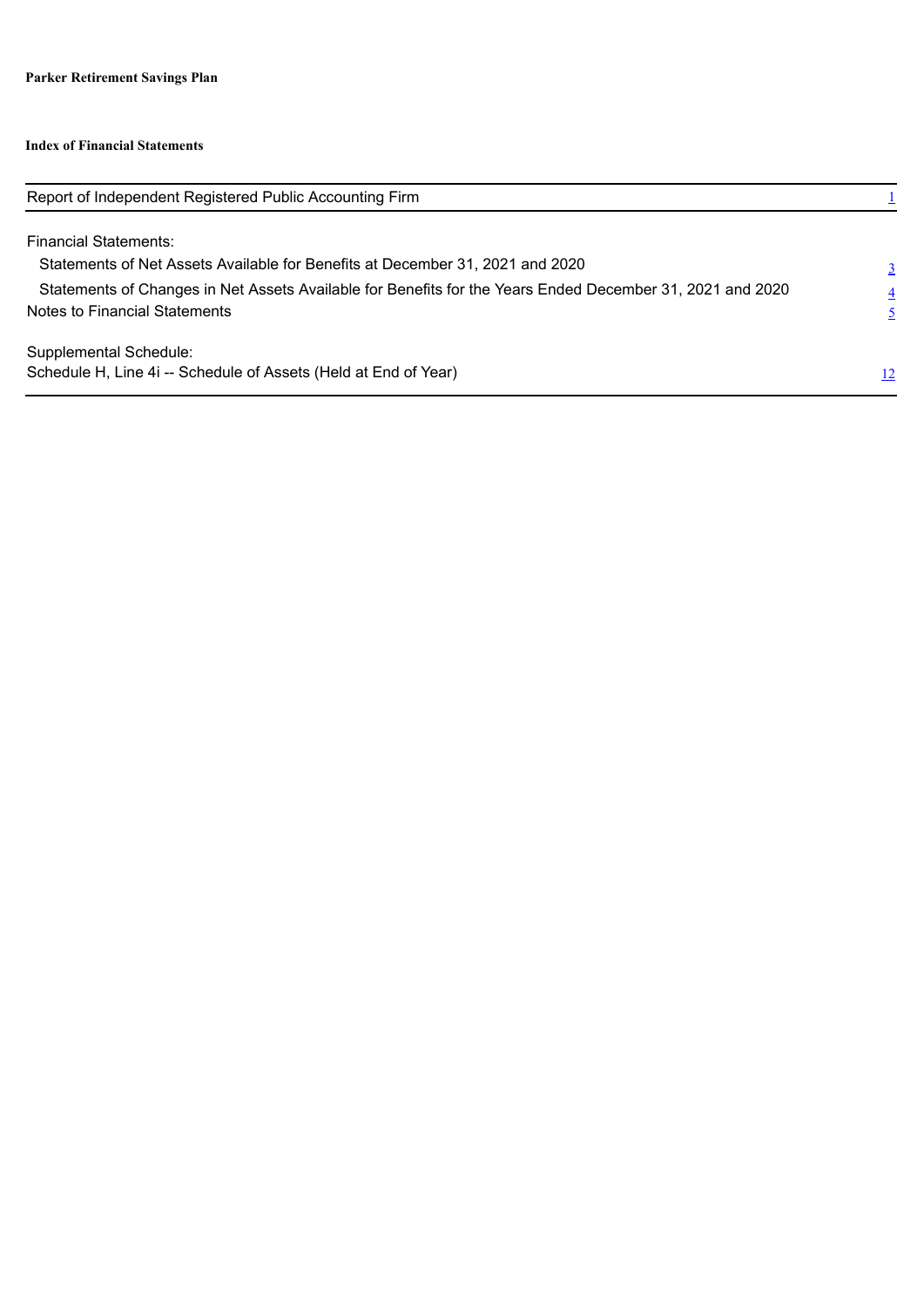# **REPORT OF INDEPENDENT REGISTERED PUBLIC ACCOUNTING FIRM**

To the Participants and Administrator of the Parker Retirement Savings Plan Cleveland, Ohio

#### Opinion on the Financial Statements

We have audited the accompanying Statements of Net Assets Available for Benefits of the Parker Retirement Savings Plan (the "Plan") as of December 31, 2021 and 2020 and the related Statements of Changes in Net Assets Available for Benefits for the years then ended, and the related notes (collectively referred to as the "financial statements"). In our opinion the financial statements present fairly, in all material respects, the net assets available for benefits of the Plan as of December 31, 2021 and 2020, and the changes in net assets available for benefits for the years then ended, in conformity with accounting principles generally accepted in the United States of America.

#### Basis for Opinion

These financial statements are the responsibility of the Plan's management. Our responsibility is to express an opinion on the Plan's financial statements based on our audits. We are a public accounting firm registered with the Public Company Accounting Oversight Board (United States) ("PCAOB") and are required to be independent with respect to the Plan in accordance with the U.S. federal securities laws and the applicable rules and regulations of the Securities and Exchange Commission and the PCAOB.

We conducted our audits in accordance with the standards of the PCAOB. Those standards require that we plan and perform the audits to obtain reasonable assurance about whether the financial statements are free of material misstatement, whether due to error or fraud.

Our audits included performing procedures to assess the risks of material misstatement of the financial statements, whether due to error or fraud, and performing procedures that respond to those risks. Such procedures included examining, on a test basis, evidence regarding the amounts and disclosures in the financial statements. Our audits also included evaluating the accounting principles used and significant estimates made by management, as well as evaluating the overall presentation of the financial statements. We believe that our audits provide a reasonable basis for our opinion.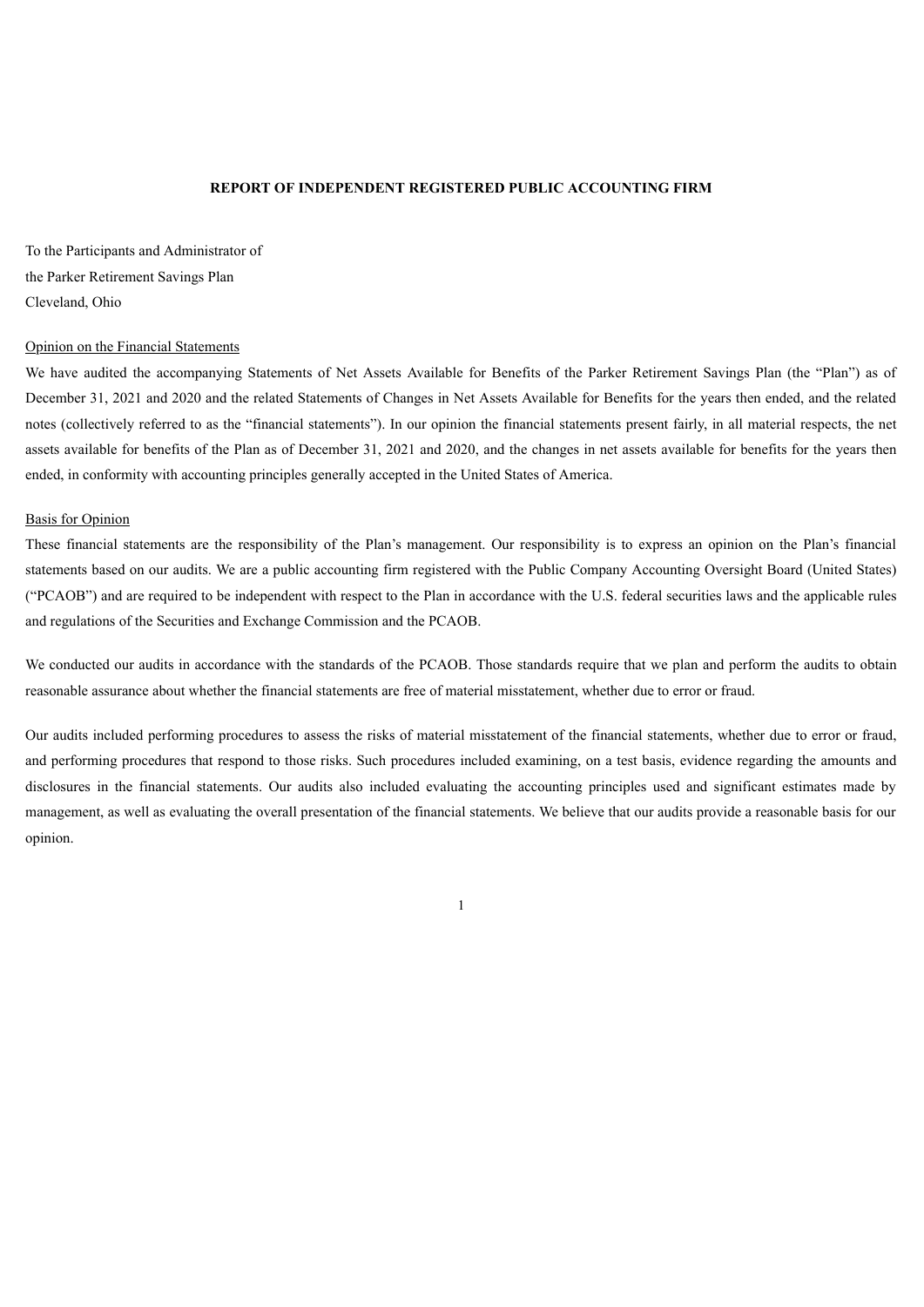# Supplemental Information

The supplemental information in the accompanying Schedule of Assets (Held at End of Year) as of December 31, 2021 has been subjected to audit procedures performed in conjunction with the audit of the Plan's financial statements. The supplemental information is the responsibility of the Plan's management. Our audit procedures included determining whether the supplemental information reconciles to the financial statements or the underlying accounting and other records, as applicable, and performing procedures to test the completeness and accuracy of the information presented in the supplemental information. In forming our opinion on the supplemental information, we evaluated whether the supplemental information, including its form and content, is presented in conformity with the Department of Labor's Rules and Regulations for Reporting and Disclosure under the Employee Retirement Income Security Act of 1974. In our opinion, the supplemental information is fairly stated, in all material respects, in relation to the financial statements as a whole.

We have served as the Plan's auditor since 2019.

#### /s/ BOBER, MARKEY, FEDOROVICH & COMPANY

Cleveland, Ohio

June 23, 2022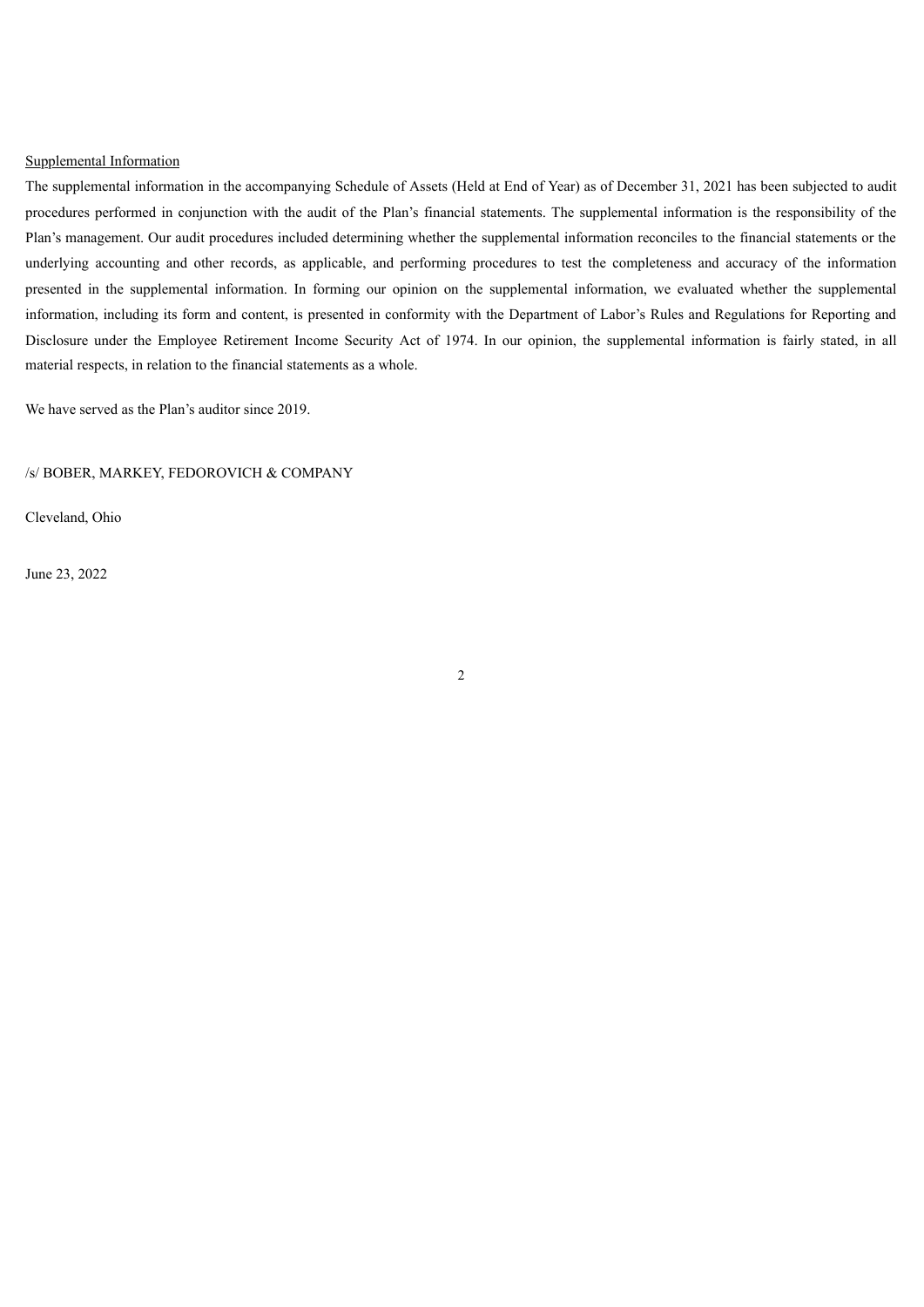# <span id="page-4-0"></span>**Statements of Net Assets Available for Benefits At December 31, 2021 and 2020**

| (Dollars in Thousands)                      | 2021           | 2020           |
|---------------------------------------------|----------------|----------------|
| <b>ASSETS</b>                               |                |                |
| Plan investments at fair value (Note 5)     | S<br>6,414,923 | 4,949,222<br>S |
| Plan investments at contract value (Note 6) | 566,138        | 538,481        |
| Notes receivable from participants          | 78.601         | 77,041         |
| Employer contribution receivable            | 57,843         | 36,608         |
| Participants' contribution receivable       | 2.075          | 1,673          |
| <b>Total assets</b>                         | 7,119,580      | 5,603,025      |
| <b>LIABILITIES</b>                          |                |                |
| Net assets available for benefits           | 7,119,580      | 5,603,025      |

<span id="page-4-1"></span>The accompanying notes are an integral part of these financial statements.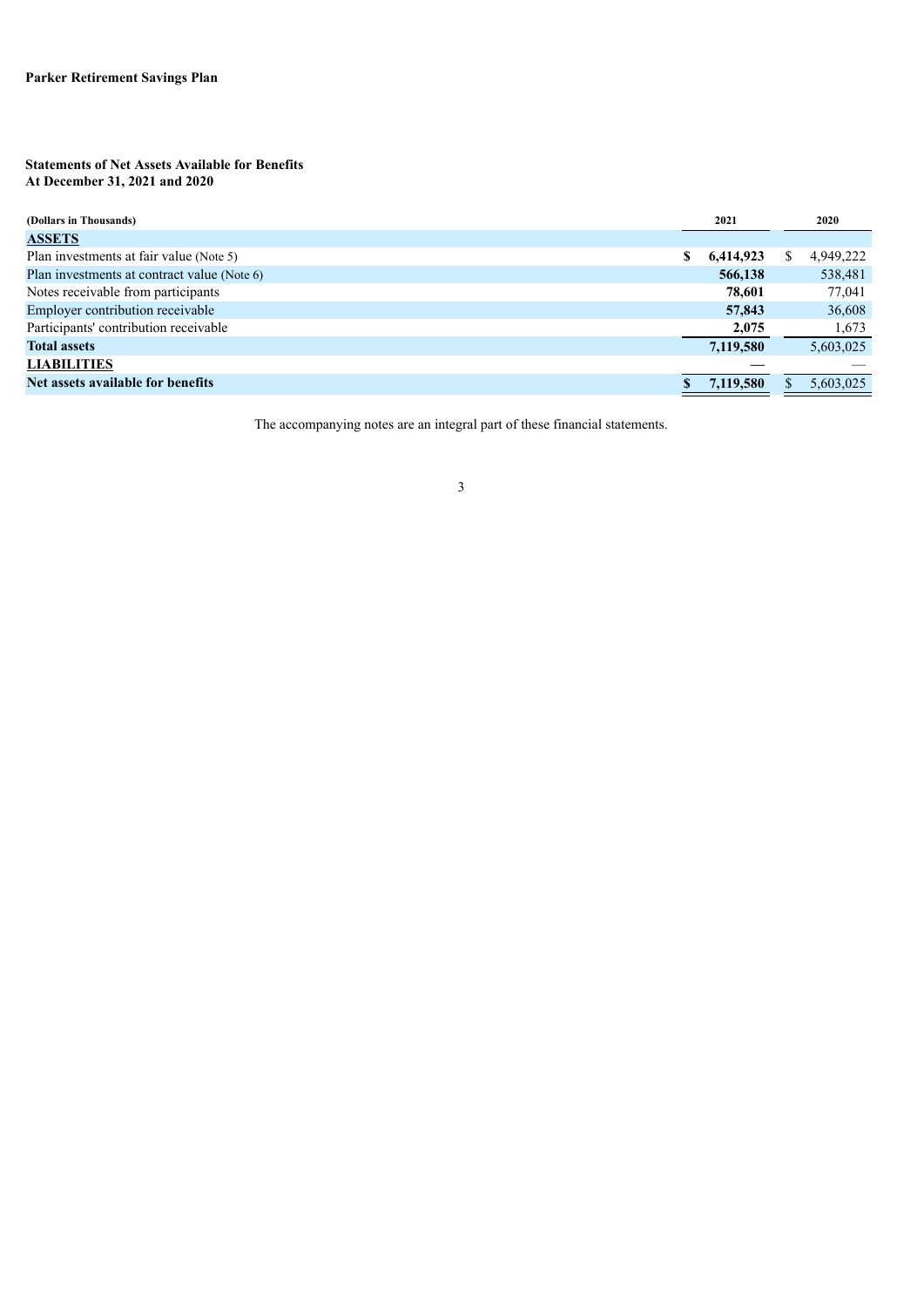# **Statements of Changes in Net Assets Available for Benefits For the Years Ended December 31, 2021 and 2020**

| (Dollars in Thousands)                                | 2021            | 2020          |
|-------------------------------------------------------|-----------------|---------------|
| <b>ADDITIONS</b>                                      |                 |               |
| Participants' contributions                           | S<br>198,247    | 160,262<br>S. |
| <b>Employer contributions</b>                         | 129,734         | 97,740        |
| Net appreciation in fair value of Plan investments    | 946,113         | 825,432       |
| Dividend and interest income on Plan investments      | 69,582          | 47,540        |
| Interest income on notes receivable from participants | 4,771           | 4,262         |
| <b>Total additions</b>                                | 1,348,447       | 1,135,236     |
| <b>DEDUCTIONS</b>                                     |                 |               |
| Distributions to participants                         | 716,634         | 815,237       |
| Administrative fees                                   | 3,120           | 2,554         |
| <b>Total deductions</b>                               | 719,754         | 817,791       |
| Net increase before transfers                         | 628,693         | 317,445       |
| Plan transfers                                        | 887,862         |               |
| Net increase                                          | 1,516,555       | 317,445       |
| Net assets available for benefits - beginning of year | 5,603,025       | 5,285,580     |
| Net assets available for benefits - end of year       | \$<br>7,119,580 | 5,603,025     |

The accompanying notes are an integral part of these financial statements.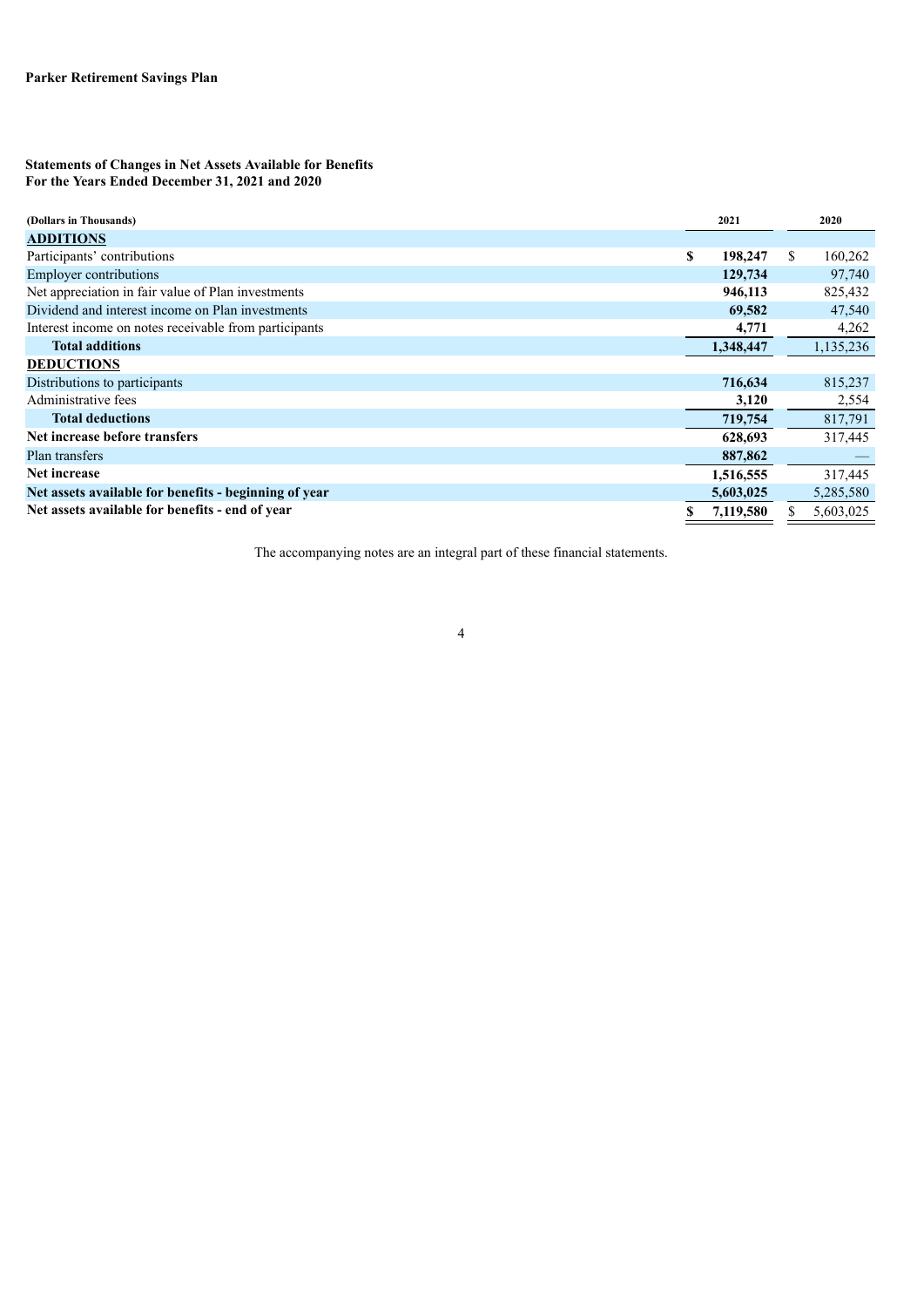**Notes to Financial Statements December 31, 2021 and 2020 (Dollars in thousands)**

### <span id="page-6-0"></span>**1. Description of the Plan**

#### *General*

The Parker Retirement Savings Plan (the Plan) is sponsored by Parker Hannifin Corporation (the Company). The Plan is subject to Sections 401(a) and 401(k) of the Internal Revenue Code and the provisions of the Employee Retirement Income Security Act of 1974 (ERISA), as amended. The following description of the Plan provides only general information and participants should refer to the Plan document or Summary Plan Description for a more complete description of the Plan's provisions.

The Plan is a defined contribution plan available to all U.S. domestic regular full-time and part-time non-union employees, and some union employees (if negotiated). Employees are eligible for participation in the Plan the first day of the month following their date of hire and are generally automatically enrolled in the Plan after completion of 30 days from the initial hire or rehire date. On January 1, 2021, the former employees of LORD Corporation (Lord) and Exotic Metals Forming Company LLC (Exotic), acquired corporations by the Company, became eligible to participate in the Plan.

A separate Retirement Income Account (RIA) also exists within the Plan. Some of the Company's employees participate in the RIA in lieu of participating in a defined benefit plan. Similar to a defined benefit plan, participants do not make contributions to the RIA Prior to January 1, 2021, the amount of the annual RIA contribution was based on the participant's age and years of service. Beginning January 1, 2021, the Company amended the RIA ensuring most participants receive a flat three percent annual contribution of eligible compensation with some grandfathered participants receiving annual contributions calculated at a higher percent of eligible compensation. Under the amended RIA, no participant receives less than the flat three percent contribution.

#### *Participant Contributions*

Participants may elect to contribute, through payroll deductions, not less than one percent nor more than 75 percent of their total compensation for a plan year and may change such percentage upon request. Participant contributions are made on a before-tax and/or after-tax basis. Employee contributions and their associated Company matching contributions are primarily recorded in the period that payroll deferrals are deducted from participants. Contributions are subject to certain limitations.

Participants may suspend their employee contributions at any time and may designate one or more of several available funds within the Plan in which their contributions are to be invested. Investment fund elections may be changed at any time. Employees have the flexibility to invest their RIA contributions in any investment fund (except the Parker Stock Fund) offered by the Plan. The available investment funds are:

#### Mutual funds:

- (a) Vanguard Institutional Index Plus Fund: A mutual fund invested in stocks which comprise the S&P 500 Index.
- (b) Vanguard Extended Market Index Fund: A mutual fund invested primarily in the Standard & Poor's Completion Index.
- (c) Vanguard Total Bond Market Index Fund: A mutual fund invested in a sampling of assets in the Barclays Capital U.S. Aggregate Float Adjusted Index which maintains a dollar-weighted average maturity consistent with that of the index.
- (d) Vanguard Total International Stock Index Fund: This mutual fund employs an indexing investment approach designed to track the investment return of stocks issued by companies located in developed and emerging markets, excluding the United States.
- (e) Dodge and Cox International Stock Fund: A mutual fund invested primarily in equity securities including common stocks, preferred stock, and convertible securities issued by well-established non-U.S. companies from at least three different foreign countries, including emerging markets.

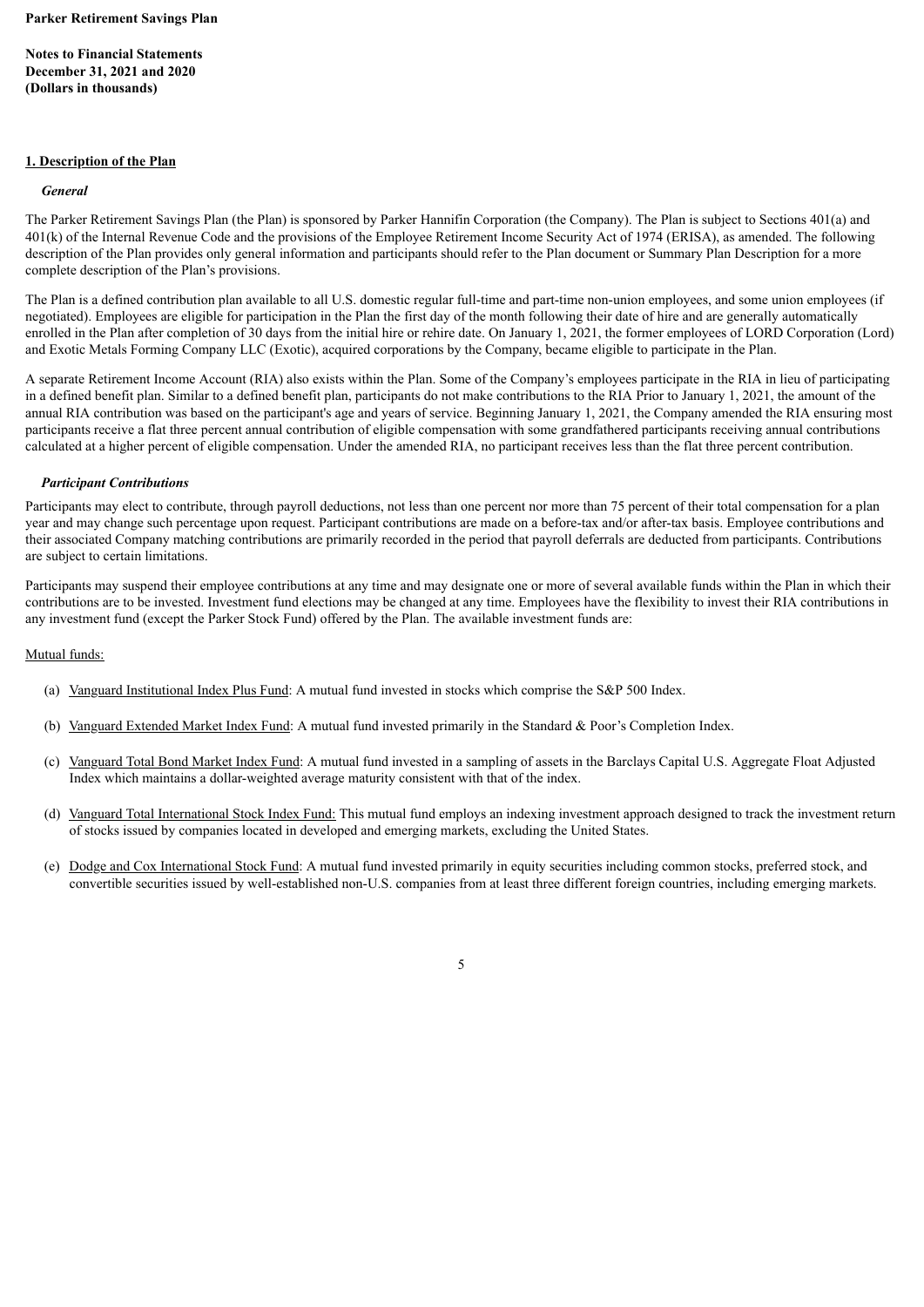#### Common/Collective funds:

- (f) Callan Glidepath Funds: Twelve common/collective funds which provide a target retirement date investment option to help participants diversify their assets. These funds invest in a diversified mix of asset classes and investment styles that become increasingly conservative over time using both actively and passively managed investments. These Glidepath funds allocate their assets across a broad range of underlying strategies, including global equities, broadly diversified fixed income and private real estate.
- (g) Callan Small Cap Equity Fund: A common/collective fund which utilizes underlying funds that primarily invest in the equity securities of small and mid-capitalization companies across diversified economic sectors. This fund holds stocks issued by small and mid-sized companies domiciled primarily within the United States.
- (h) Callan Diversified Real Assets Fund: The fund invests in underlying funds that allocate to asset classes expected to perform well in periods of rising or high inflation, including: infrastructure equity, natural resources equity, public real estate equity, private commercial real estate, and certain bonds and fixed income securities (such as inflation-indexed bonds, U.S. Treasury and agency bonds, and floating rate debt). The underlying funds used in this investment fund manage diversified portfolios of equity, fixed income and private commercial real estate.

#### Equity securities funds:

- (i) Parker Stock Fund: Invested primarily in common shares of the Company purchased on the open market. The Plan restricts participants from investing more than 50 percent of their account balance in the Parker Stock Fund.
- (j) JPMorgan Analyst Large Cap Core Fund: A managed account with an objective of outperforming the S&P 500 Index by approximately two percent annualized over a market cycle; generally, a three to five-year time frame.

#### Other:

- (k) PIMCO Total Return Portfolio: A managed account invested primarily in investment funds which have a fixed rate of return such as U.S. government and corporate debt securities, mortgage and other asset-backed securities, U.S. dollar and foreign currency-denominated securities of foreign issuers, and money market instruments.
- (l) BrokerageLink Account: This account allows participants to invest in a vast array of investments, including mutual funds, closed-end funds and real estate investment trusts offered from Fidelity Investments (Fidelity) and other companies.

#### Fully benefit-responsive contract fund:

(m) Contract Income Fund: A fully benefit-responsive investment contract fund invested primarily in high-quality fixed income investments, such as contracts issued by insurance companies and banks which provide a return guaranteed by the issuer, and debt securities such as notes and bonds issued by Federal agencies or mortgage and other asset-backed securities. Each of these investments typically provide a stable rate of return for a specific period. See Note 6 for a further description of this fund.

#### *Participant Accounts*

The Plan utilizes the unit value method for allocating Plan earnings for all funds. Unit values are determined daily and exclude contributions receivable and benefits payable.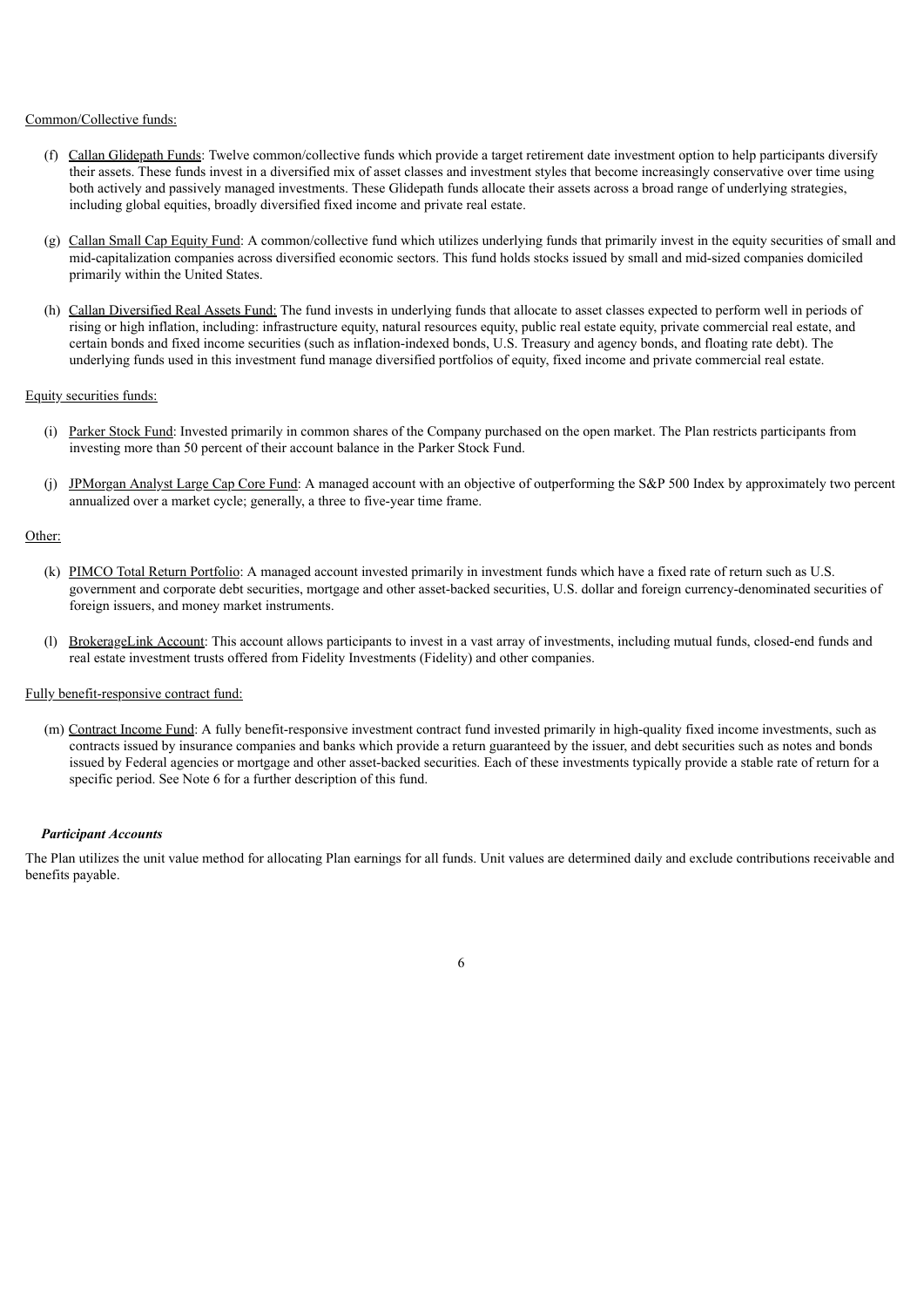#### *Parker-Hannifin Corporation Contributions*

The Company generally contributes an amount equal to 100 percent of the first three percent and 50 percent of the fourth and fifth percent of the before-tax participant contribution. The Company may also match after-tax participant contributions but matches only 25 percent of the fourth and fifth percent of after-tax participant contributions. Company matching contributions are applied to the before-tax contributions prior to the after-tax contributions. Participants may direct their Company matching funds to any investment fund within the Plan. Effective November 1, 2021, the Plan eliminated the Parker Stock Match Fund as the default option for Company matching funds if no other investment fund election is made by the participant. The new default option will be the investment fund designated by the Company's Investment Committee. Similar to participant contributions, Company matching contributions may be changed at any time. Also, the Company makes an annual contribution to eligible participants' RIA accounts.

#### *Notes Receivable from Participants*

Generally, the Plan has a loan provision which allows active participants to borrow a minimum of five hundred dollars up to the lesser of (a) 50 percent of their account balance or (b) fifty thousand dollars less the largest outstanding loan balance in the last 12 months. Participants may not borrow or withdraw any funds from their RIA account. Participant loans must be repaid over a period from one year to  $4\frac{1}{2}$  years for general purpose loans and up to 10 years for residential loans. The applicable interest rate is equal to one percent above the published prime rate on the last day of the previous quarter. A majority of the loans between January 1, 2020 and December 31, 2020 had repayment terms modified as a result of the Coronavirus Aid, Relief, and Economic Security Act. Due to various acquired plan transfers, some participant loans may have interest rates and repayment terms that differ from the Plan's loan provisions. Notes receivable from participants are measured at their unpaid principal balance plus any accrued interest. Upon final liquidation of participant accounts, delinquent loans are reclassified as distributions.

#### **2. Summary of Significant Accounting Policies**

The financial statements of the Parker Retirement Savings Plan (the Plan) are prepared using the accrual method of accounting.

#### *Investment Valuation*

The Plan's investments, except for the fully benefit-responsive investment contract, are reported at fair value. Fair value is the price that would be received to sell an asset or paid to transfer a liability in an orderly transaction between market participants at the measurement date. (See Note 7 for further discussion). The fully benefit-responsive investment contract is measured at contract value. Contract value is the amount participants normally would receive if they were to initiate permitted transactions under the terms of the Plan. (See Note 6 for further discussion).

Purchases and sales of securities are reflected on a trade-date basis. Dividend income is recorded on the ex-dividend date. Interest and other income are recorded as earned on the accrual basis.

Costs incidental to the purchase and sale of securities, such as brokerage commissions and stock transfer taxes, as well as investment advisory fees, are charged to the investment fund to which they relate and are netted against dividend and interest income. Certain administrative costs and expenses incurred by the Plan are paid out of the Plan's assets, and Parker-Hannifin Corporation (the Company) pays the remainder.

#### *Risks and Uncertainties*

Management believes the Plan's investments are well diversified and do not create a significant concentration of interest rate, market or credit risk. However, due to the level of risk associated with certain investment securities, it is at least reasonably possible that changes in the values of investment securities will occur in the near term and that such changes could materially affect participants' accounts and the amount reported in the Statements of Net Assets Available for Benefits. Participants assume all risk in connection with any decrease in the fair value of any securities in all the investment funds. Although the annual rates of return for the contracts held in the Contract Income Fund are guaranteed by major insurance companies and banks, the Company does not make any representations as to the financial capability of such companies or their ability to make payments under the contracts.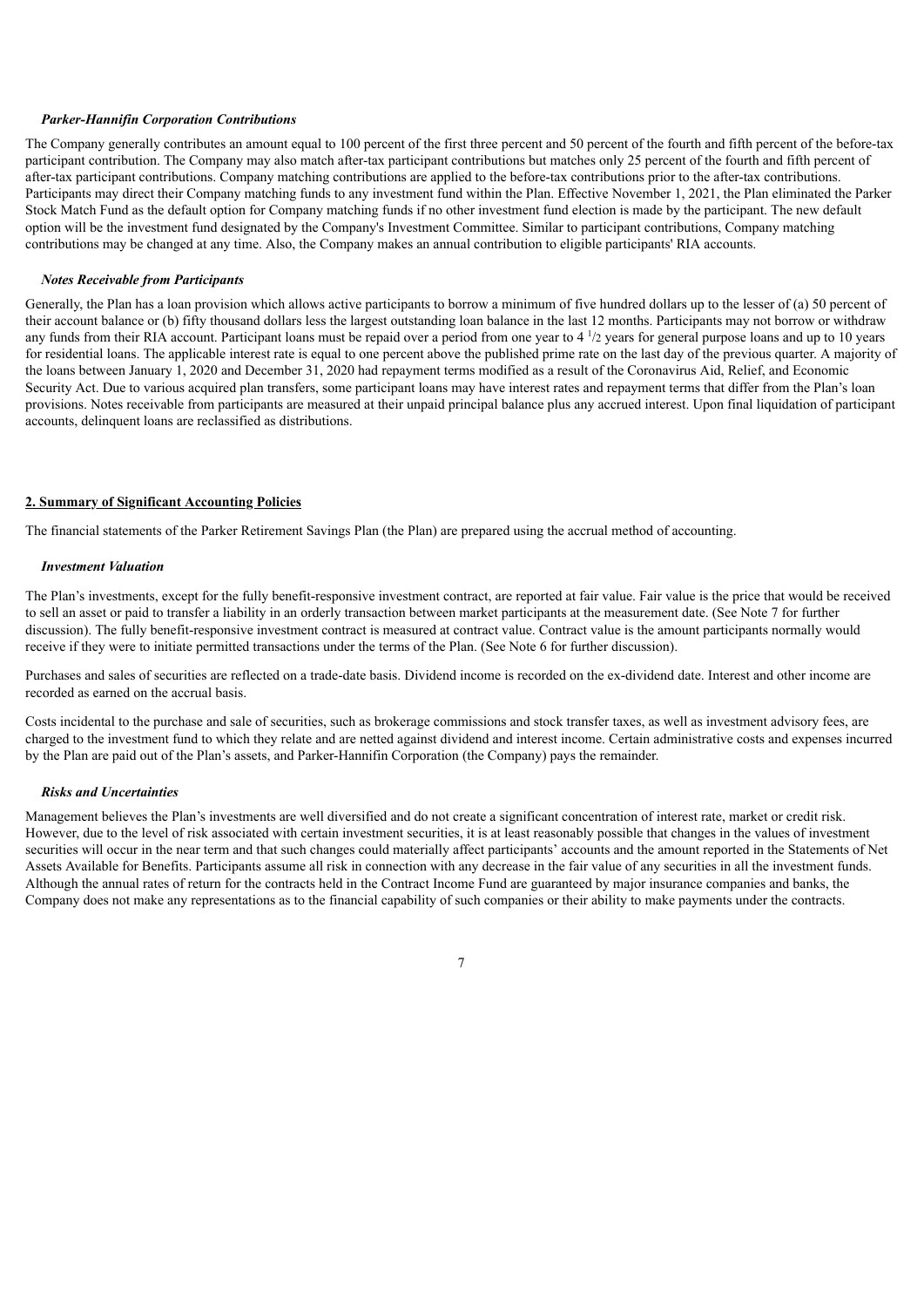#### *Other*

The preparation of financial statements in conformity with accounting principles generally accepted in the United States of America requires management to make estimates and assumptions that affect the amounts reported in the financial statements and accompanying notes. Actual results could differ from those estimates.

Benefit distributions are recorded when paid.

#### *Subsequent Events*

The Plan has evaluated subsequent events that have occurred through the date these financial statements were issued. Effective January 1, 2022, the Plan amended company matching contributions to provide an amount equal to 100 percent on the first five percent of employees' contributions. No subsequent events occurred that required adjustment to these financial statements.

#### **3. Vesting, Withdrawals and Distributions**

Contributions are always fully vested, except for the RIA contributions. Upon completion of three years of employment, RIA contributions become fully vested and may be withdrawn from the Plan only after termination. In general, participants' accounts are disbursed from the Plan after termination of employment, but under certain circumstances, a portion of their accounts may be withdrawn while still actively employed, subject to certain limitations and restrictions.

After participants terminate employment for any reason, accounts may be distributable to the participant or to the participant's designated beneficiary. Distribution from the Plan may be deferred until the age of  $70<sup>1</sup>/2$  if the participant's account exceeds five thousand dollars. Distributions are made either in a single payment, quarterly installments or annuity purchase. Upon participant request, the Plan also allows the distribution of Parker common shares for amounts held in the Parker Stock Fund and Parker Stock Match Fund. The Plan provides that mandatory or involuntary lump-sum distributions in an amount more than one thousand dollars, but less than five thousand dollars, shall only be made in the form of an automatic rollover IRA. Dividends received by the Parker Stock Match Fund are either paid to the participants quarterly or annually or reinvested quarterly, at the participants' election.

# **4. Plan Transfers**

As a result of the Company's recent acquisitions, various qualified defined contribution plans were merged into the Plan during the plan year ended December 31, 2021. The value of the individual participants accounts did not change as a result of the transfer of assets to the Plan. The plans identified below were merged into the Plan:

| <b>Plan Name</b><br><b>Merger Date</b>                                                                       |              | <b>Assets</b><br><b>Transferred</b> |
|--------------------------------------------------------------------------------------------------------------|--------------|-------------------------------------|
| <b>Exotic Metals Forming Company LLC Profit Sharing Retirement and 401(k) Plan</b><br><b>January 1, 2021</b> | <sup>S</sup> | 144,932                             |
| <b>LORD Corporation Salaried Non-Exempt Employees' Savings and Retirement Plan</b><br><b>January 1, 2021</b> |              | 184,012                             |
| <b>LORD Corporation Erie Hourly Employees' Savings Plan</b><br><b>January 1, 2021</b>                        |              | 51,890                              |
| <b>LORD Corporation Salaried Exempt Employees' Savings and Retirement Plan</b><br><b>January 1, 2021</b>     |              | 507,028                             |
| <b>Total transfer during 2021</b>                                                                            | S            | 887,862                             |

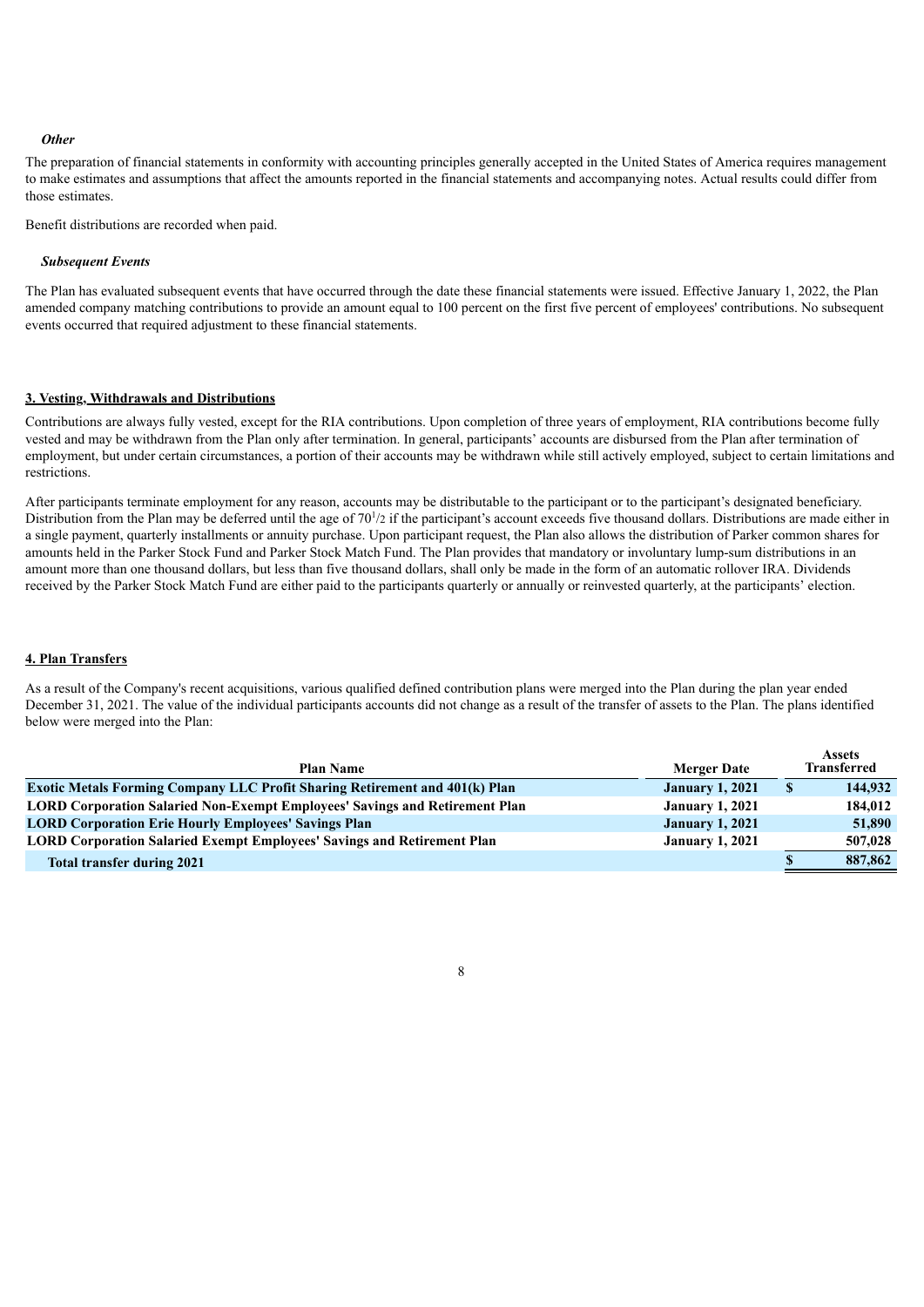#### **5. Plan Investments**

The following represents the fair value of Plan investments at December 31, 2021 and 2020:

|                                      | 2021      | 2020      |
|--------------------------------------|-----------|-----------|
| Cash and cash equivalents            | 697       | 335       |
| Mutual funds                         | 1,194,327 | 924.494   |
| Equity securities                    | 2,359,204 | 2,053,781 |
| Common/Collective funds              | 2,516,521 | 1,708,429 |
| Self-directed brokerage account      | 169,075   | 67,986    |
| Other securities                     | 175,099   | 194.197   |
| Total Plan investments at fair value | 6,414,923 | 4.949.222 |

# **6. Contract Income Fund**

The Contract Income Fund holds a portfolio of separate account and synthetic guaranteed investment contracts (GICs) and other short-term securities. The fund is fully benefit-responsive and associated investments are reported at contract value. Contract value is the relevant measure for fully benefitresponsive investment contracts since it is the amount received by participants if they were to initiate permitted transactions under the terms of the Plan. Contract value represents contributions, plus earnings, less participant withdrawals and administrative expenses.

The following represents the disaggregation of contract value between types of investment contracts held by the Plan at December 31, 2021 and 2020:

|                                  | 2021    | 2020    |
|----------------------------------|---------|---------|
| Short-term investment fund       | 17,387  | 13,238  |
| Separate Account                 | 53,696  |         |
| Fixed maturity synthetic GICs    | 62,286  | 63,095  |
| Constant duration synthetic GICs | 432,769 | 462.148 |
|                                  | 566,138 | 538.481 |

Separate account GICs are investments in a segregated account of assets maintained by an insurance company for the benefit of the investors. The total return of the segregated account assets supports the separate account GICs' return. The crediting rate on this product will reset periodically and it will have an interest rate of not less than 0%.

Fixed maturity synthetic GICs generally consist of an asset or collection of assets and a benefit responsive, book value wrap contract purchased for the portfolio. The wrap contract provides book value accounting for the asset and assures that book value, benefit responsive payments will be made for participant directed withdrawals. The crediting rate of the contract is set at the start of the contract and typically resets every quarter. Generally, fixed maturity synthetics are held to maturity. The initial crediting rate is established based on the market interest rates at the time the initial asset is purchased, and it will have an interest crediting rate of not less than zero percent.

Constant duration synthetic GICs consist of a portfolio of securities and a benefit responsive, book value wrap contract purchased for the portfolio. The wrap contract amortizes gains and losses of the underlying securities over the portfolio duration, and assures that benefit responsive payments will be made at book value for participant directed withdrawals. The crediting rate on a constant duration synthetic GIC resets every quarter based on the book value of the contract, the market yield of the underlying assets, the market value of the underlying assets and the average duration of the underlying assets.

Withdrawals and transfers resulting from certain events, including employer-initiated events and changes in the qualification of the Plan may limit the ability of the fund to transact at book or contract value. These events may cause liquidation of all or a portion of a contract at market value. The Plan Administrator does not believe that the occurrence of any event which would limit the Plan's ability to transact at book or contract value is probable.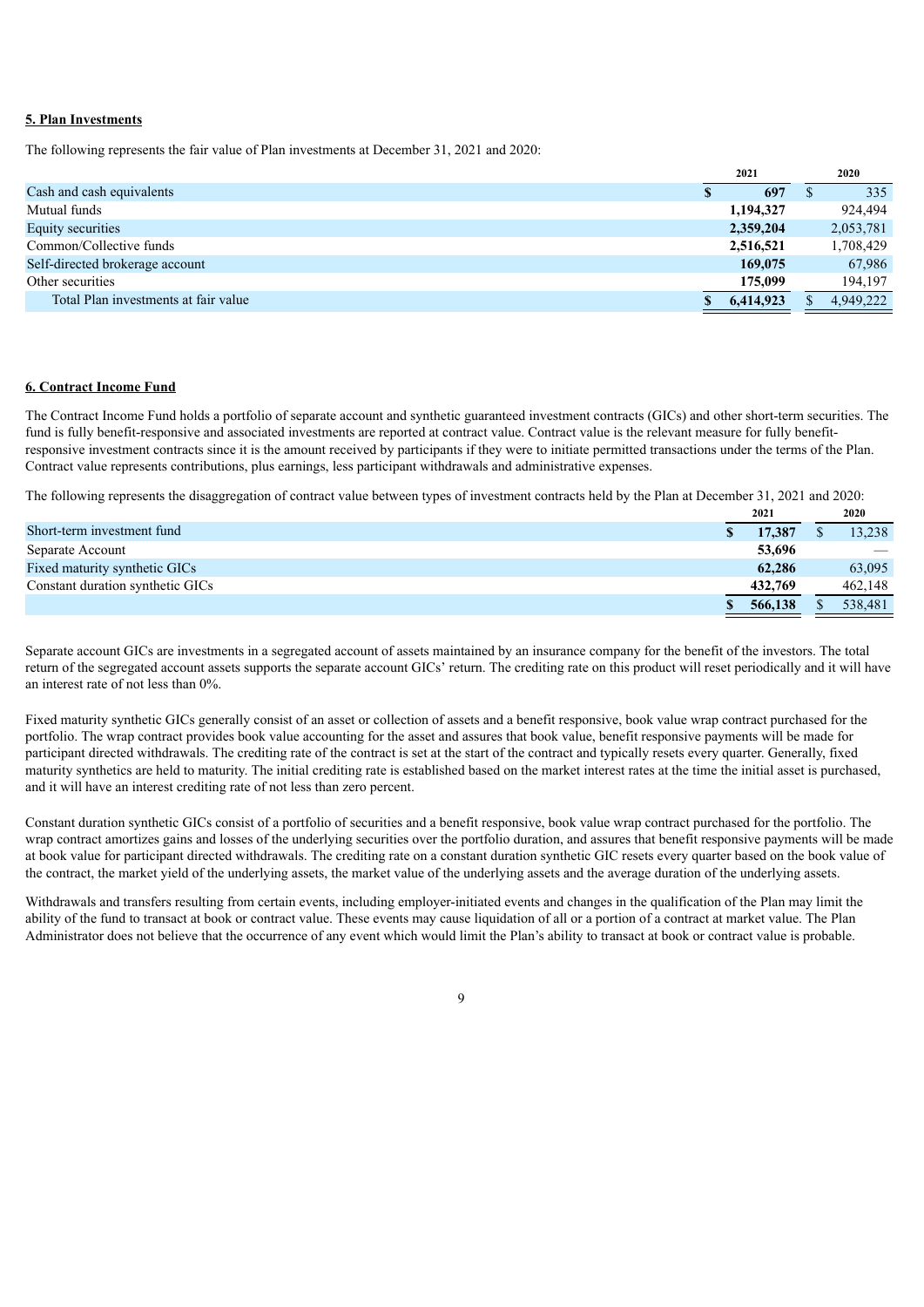#### **7. Fair Value Measurements**

The following is a summary of Plan investments measured at fair value on a recurring basis at December 31, 2021:

|                                                    | <b>Total</b> | <b>Ouoted Prices</b><br>In Active<br><b>Markets</b><br>(Level 1) | <b>Significant Other</b><br>Observable<br>Inputs<br>(Level 2) | <b>Significant</b><br>Unobservable<br>Inputs<br>(Level 3) |
|----------------------------------------------------|--------------|------------------------------------------------------------------|---------------------------------------------------------------|-----------------------------------------------------------|
| Cash and cash equivalents                          | 697          | 697                                                              | $\overline{\phantom{a}}$                                      |                                                           |
| Mutual funds                                       | 1,194,327    | 1,194,327                                                        |                                                               |                                                           |
| Equity securities                                  | 2,359,204    | 2,359,204                                                        |                                                               |                                                           |
| Self-directed brokerage account                    | 169,075      | 169,075                                                          |                                                               |                                                           |
| Total Plan investments in the fair value hierarchy | 3,723,303    | 3,723,303                                                        |                                                               |                                                           |
| Plan investments measured at net asset value (a)   | 2,691,620    |                                                                  |                                                               |                                                           |
| Plan investments at fair value                     | 6,414,923    |                                                                  |                                                               |                                                           |

The following is a summary of Plan investments measured at fair value on a recurring basis at December 31, 2020:

|                                                    | Total     | <b>Ouoted Prices</b><br>In Active<br><b>Markets</b><br>(Level 1) | <b>Significant Other</b><br><b>Observable</b><br>Inputs<br>(Level 2) | Significant<br>Unobservable<br>Inputs<br>(Level 3) |
|----------------------------------------------------|-----------|------------------------------------------------------------------|----------------------------------------------------------------------|----------------------------------------------------|
| Cash and cash equivalents                          | 335       | 335                                                              | $\hspace{0.05cm}$                                                    |                                                    |
| Mutual funds                                       | 924.494   | 924.494                                                          |                                                                      |                                                    |
| Equity securities                                  | 2,053,781 | 2,053,781                                                        |                                                                      |                                                    |
| Self-directed brokerage account                    | 67,986    | 67,986                                                           |                                                                      |                                                    |
| Total Plan investments in the fair value hierarchy | 3,046,596 | 3,046,596                                                        | $\overline{\phantom{m}}$                                             |                                                    |
| Plan investments measured at net asset value (a)   | 1,902,626 |                                                                  |                                                                      |                                                    |
| Plan investments at fair value                     | 4,949,222 |                                                                  |                                                                      |                                                    |

(a)Plan investments measured at net asset value per share (or its equivalent) as a practical expedient to fair value have not been classified in the fair value hierarchy. These amounts are being presented in the tables above to permit reconciliation of the fair value hierarchy to the amounts presented in the Statement of Net Assets Available for Benefits.

Refer to Note 1 for fund information included in the fair value tables above. The following is a description of the valuation methodologies used to measure the fair values in the tables above. There have been no changes in the methodologies used to measure fair value at December 31, 2021 and 2020.

Cash and cash equivalents: Valued at cost, which approximates fair value.

Mutual funds and equity securities: Measured at fair value using quoted market prices.

Self-directed brokerage account: Valued at the closing price reported on the open market of the individual securities.

Plan investments measured at net asset value per share and excluded from the fair value hierarchy are common/collective funds in the amount of \$2,516,521 and \$1,708,429, at December 31, 2021 and 2020, respectively and the PIMCO Total Return Portfolio fund in the amount of \$175,099 and \$194,197, at December 31, 2021 and 2020, respectively. These Plan investments can be redeemed daily, without restriction on the timing of the redemption. Redemption of the entire investment balance generally requires at least 30-days' notice. At December 31, 2021 and 2020, the Plan had no unfunded commitments related to these investments.

The primary investment objective of all investment funds is to obtain a maximum total return and capital appreciation in an amount that at least equals various market-based benchmarks.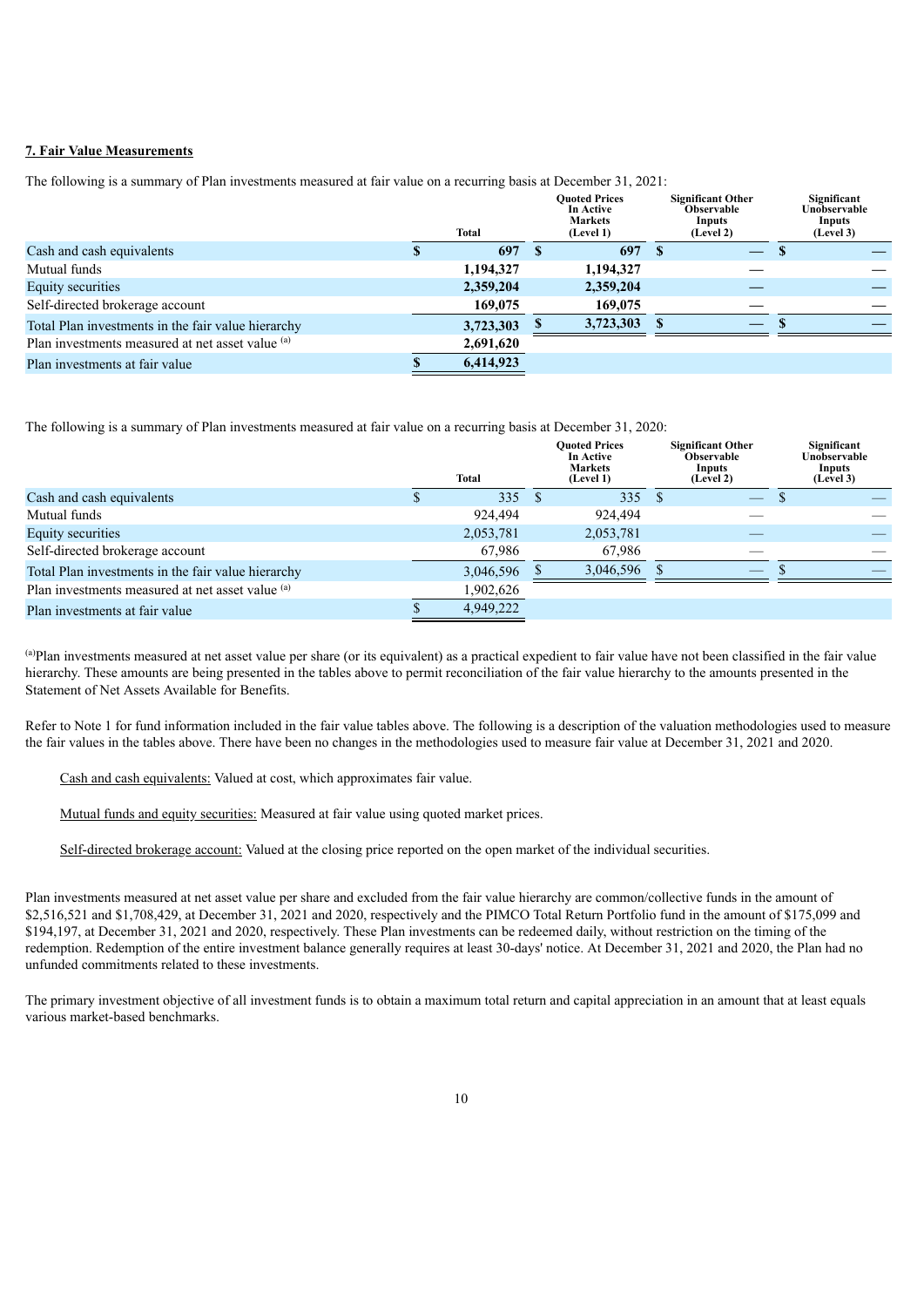#### **8. Tax Status**

The Internal Revenue Service has determined and informed the Company, by letter dated April 4, 2017, that the terms of the Plan and related trust, outlined in its determination filing on January 26, 2016, comply with applicable sections of the Internal Revenue Code (IRC). Since the filing, the Plan has been amended to provide for various administrative changes. The Plan Administrator believes that the Plan continues to be designed and operated in compliance with the applicable provisions of the IRC.

United States generally accepted accounting principles require plan management to evaluate uncertain tax positions taken by the Plan. The Plan Administrator has concluded that, as of December 31, 2021 and 2020, there were no uncertain tax positions taken or expected to be taken by the Plan. The Plan has not recognized any interest or penalties related to uncertain tax positions. The Plan is subject to routine audits by taxing jurisdictions; however, there are currently no audits in progress.

#### **9. Plan Termination**

Although it has not expressed any intent to do so, the Company, by action of its Board of Directors, without further approval by the shareholders, has the right to amend, modify, suspend, or terminate the Plan in its entirety, or for any subsidiary or operating location. No amendment, modification, suspension, or termination may permit assets held in trust by the trustee to be used for or diverted to purposes other than for the exclusive benefit of participants or their beneficiaries. If the Plan is terminated, all participant accounts would become fully vested.

#### **10. Party-In-Interest**

Certain Plan investments are managed by Fidelity. Fidelity Management Trust Company, a subsidiary of Fidelity, is the trustee as defined by the Plan and, therefore, these transactions qualify as party-in-interest transactions. Callan LLC is the Plan's investment advisor. The Plan invests in several Callan sponsored funds which qualify as party-in-interest transactions.

The Plan also holds shares of Parker-Hannifin Corporation common stock. Investment activity related to these shares qualify as party-in-interest transactions.

#### **11. Reconciliation of Financial Statements to Form 5500**

The following is a reconciliation of Net Assets Available for Benefits per the financial statements at December 31, 2021 and 2020, to Form 5500:

|                                                                                | 2021      | 2020      |
|--------------------------------------------------------------------------------|-----------|-----------|
| Net Assets Available for Benefits per Financial Statements                     | 7,119,580 | 5.603.025 |
| Adjustment from contract value to fair value for fully benefit-responsive GICs | 4.930     | 20.443    |
| Adjustment for deemed distributed participant loans <sup>1</sup>               | (4,605)   | (4,571)   |
| Net Assets Available for Benefits per Form 5500                                | 7,119,905 | 5.618.897 |

As a result of the adjustments above, Net income per Form 5500 is \$613,145, a \$15,548 decrease from Net increase per the Statement of Changes in Net Assets Available for Benefits.

<span id="page-12-0"></span><sup>1</sup>Notes receivable from participants are reported on the Form 5500 as participant loans and are considered to be plan investments, while classified as notes receivable from participants in the Plan's financial statements.

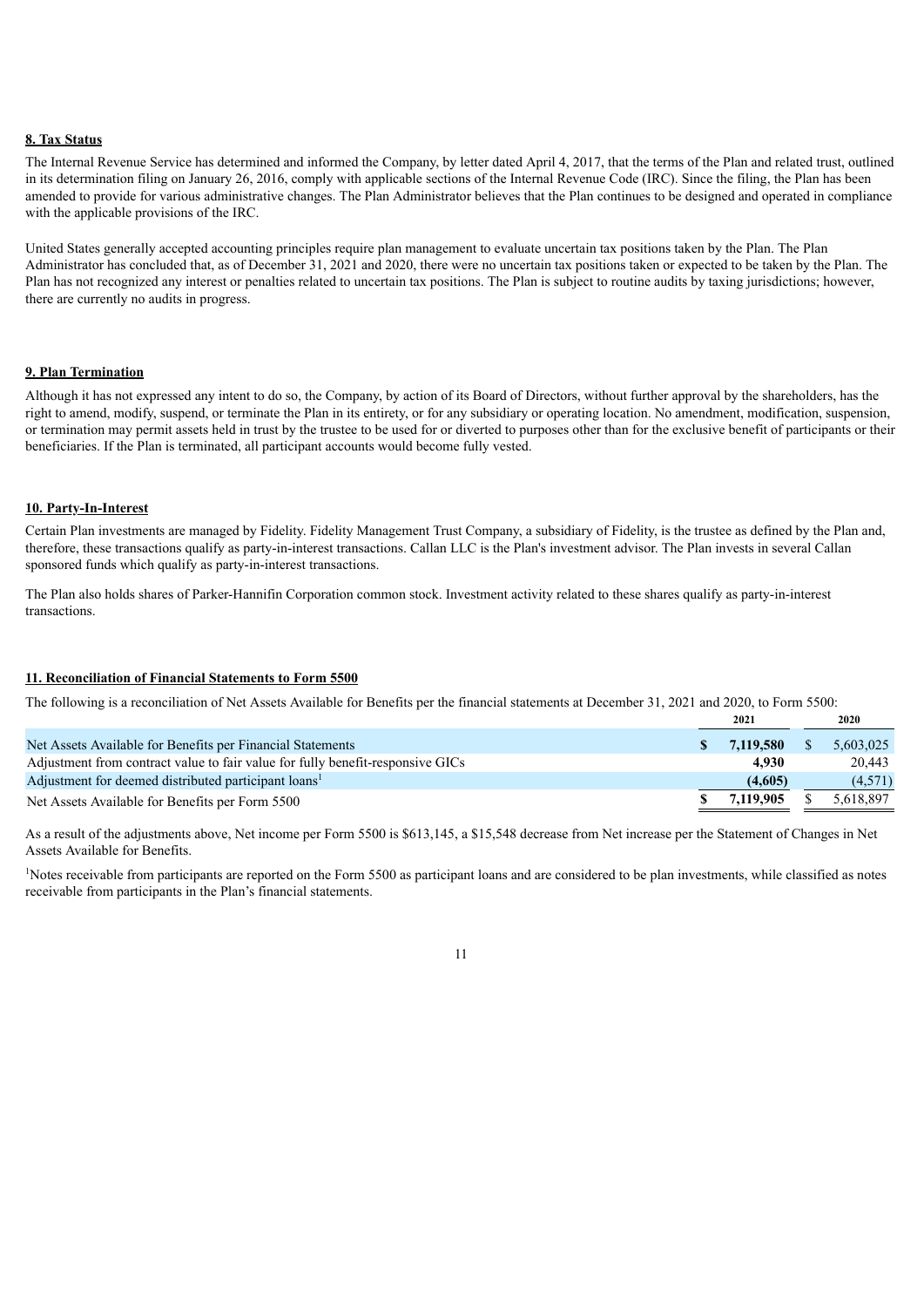**Schedule H, Line 4(i) – Schedule of Assets (Held at End of Year) December 31, 2021 EIN 34-0451060 (Dollars in Thousands)**

| (a)    | (b)<br>Identity of issue, borrower, lessor,<br>or similar party | (c)<br>Description of investment including maturity date, rate of<br>interest, collateral, par or maturity value | (d)<br>Cost | (e)<br><b>Current</b><br>value  |
|--------|-----------------------------------------------------------------|------------------------------------------------------------------------------------------------------------------|-------------|---------------------------------|
| $\ast$ | <b>Fidelity Investments</b>                                     | Money Market Funds                                                                                               | $***$       | $\overline{\mathcal{S}}$<br>697 |
|        | Vanguard Group, Inc.                                            | Vanguard Institutional Index Fund                                                                                | $***$       | 708,793                         |
| $\ast$ | Callan Open Architecture Trust                                  | Callan Small Cap Equity Fund                                                                                     | $* *$       | 272,296                         |
|        | Vanguard Group, Inc.                                            | Vanguard Extended Market Index Fund                                                                              | $\ast\ast$  | 206,640                         |
|        | Dodge & Cox                                                     | Dodge and Cox International Stock Fund                                                                           | **          | 109,546                         |
|        | Vanguard Group, Inc.                                            | Vanguard Total Bond Market Index Fund                                                                            | $\ast\ast$  | 106,032                         |
|        | Vanguard Group, Inc.                                            | Vanguard Total International Stock Index Fund - Institutional<br><b>Shares</b>                                   | $* *$       | 63,316                          |
| $\ast$ | Callan Open Architecture Trust                                  | Callan Glidepath Retirement Income Fund                                                                          | $\ast\ast$  | 66,557                          |
| $\ast$ | Callan Open Architecture Trust                                  | Callan Glidepath 2015 Fund                                                                                       | $* *$       | 43,401                          |
| $\ast$ | Callan Open Architecture Trust                                  | Callan Glidepath 2020 Fund                                                                                       | $***$       | 204,993                         |
| $\ast$ | Callan Open Architecture Trust                                  | Callan Glidepath 2025 Fund                                                                                       | $***$       | 467,392                         |
| $\ast$ | Callan Open Architecture Trust                                  | Callan Glidepath 2030 Fund                                                                                       | $***$       | 446,033                         |
| $\ast$ | Callan Open Architecture Trust                                  | Callan Glidepath 2035 Fund                                                                                       | $* *$       | 345,543                         |
| $\ast$ | Callan Open Architecture Trust                                  | Callan Glidepath 2040 Fund                                                                                       | $***$       | 270,884                         |
| $\ast$ | Callan Open Architecture Trust                                  | Callan Glidepath 2045 Fund                                                                                       | $***$       | 140,897                         |
| $\ast$ | Callan Open Architecture Trust                                  | Callan Glidepath 2050 Fund                                                                                       | $**$        | 133,094                         |
| $\ast$ | Callan Open Architecture Trust                                  | Callan Glidepath 2055 Fund                                                                                       | $* *$       | 75,645                          |
| $\ast$ | Callan Open Architecture Trust                                  | Callan Glidepath 2060 Fund                                                                                       | $***$       | 35,880                          |
| $\ast$ | Callan Open Architecture Trust                                  | Callan Glidepath 2065 Fund                                                                                       | $* *$       | 9,408                           |
| $\ast$ | Callan Open Architecture Trust                                  | Callan Diversified Real Assets Fund                                                                              | $***$       | 4,498                           |
|        | Mellon Investments Corporation                                  | <b>Contract Income Fund</b>                                                                                      | $**$        | 566,138                         |
| $\ast$ | Parker-Hannifin Corporation                                     | Parker Stock Fund (1,537,513 Shares)                                                                             | $***$       | 386,065                         |
| $\ast$ | Parker-Hannifin Corporation                                     | Parker Stock Match Fund (5,815,461 Shares)                                                                       | $* *$       | 1,387,903                       |
| $\ast$ | Participant Investments                                         | BrokerageLink Account: various stocks, mutual funds and REITs<br>directed by participants                        | $***$       | 169,075                         |
|        | PIMCO Investments LLC                                           | Short-Term Investment Funds                                                                                      | $***$       | 20,230                          |
|        | PIMCO Investments LLC                                           | PIMCO Private US Government Sector Fund, 2.74%, 4/1/2042                                                         | $\ast\ast$  | 35,934                          |
|        | PIMCO Investments LLC                                           | PIMCO Private Real Return Bond Sector Fund, 1.44%, 8/1/2035                                                      | $***$       | 675                             |
|        | PIMCO Investments LLC                                           | PIMCO Private Mortgage Sector Fund, 2.69%, 11/1/2038                                                             | $\ast\ast$  | 22,773                          |
|        | PIMCO Investments LLC                                           | PIMCO Private High Yield Sector Fund, 3.96%, 9/1/2027                                                            | $* *$       | 5,330                           |
|        | PIMCO Investments LLC                                           | PIMCO Private Investment Grade Corporate Sector Fund, 3.17%,<br>12/1/2028                                        | $\ast\ast$  | 62,722                          |
|        | PIMCO Investments LLC                                           | PIMCO Private Asset Backed Securities Sector Fund, 1.16%,<br>1/1/2024                                            | $* *$       | 17,374                          |
|        | PIMCO Investments LLC                                           | PIMCO Municipal Sector Fund Portfolio, 4.16%, 9/1/2031                                                           | $**$        | 2,086                           |
|        | PIMCO Investments LLC                                           | PIMCO Private Emerging Market Sector Fund, 3.40%, 10/1/2030                                                      | $* *$       | 3,513                           |
|        | PIMCO Investments LLC                                           | PIMCO Private International Sector Fund, 0.26%, 3/1/2047                                                         | $***$       | 4,462                           |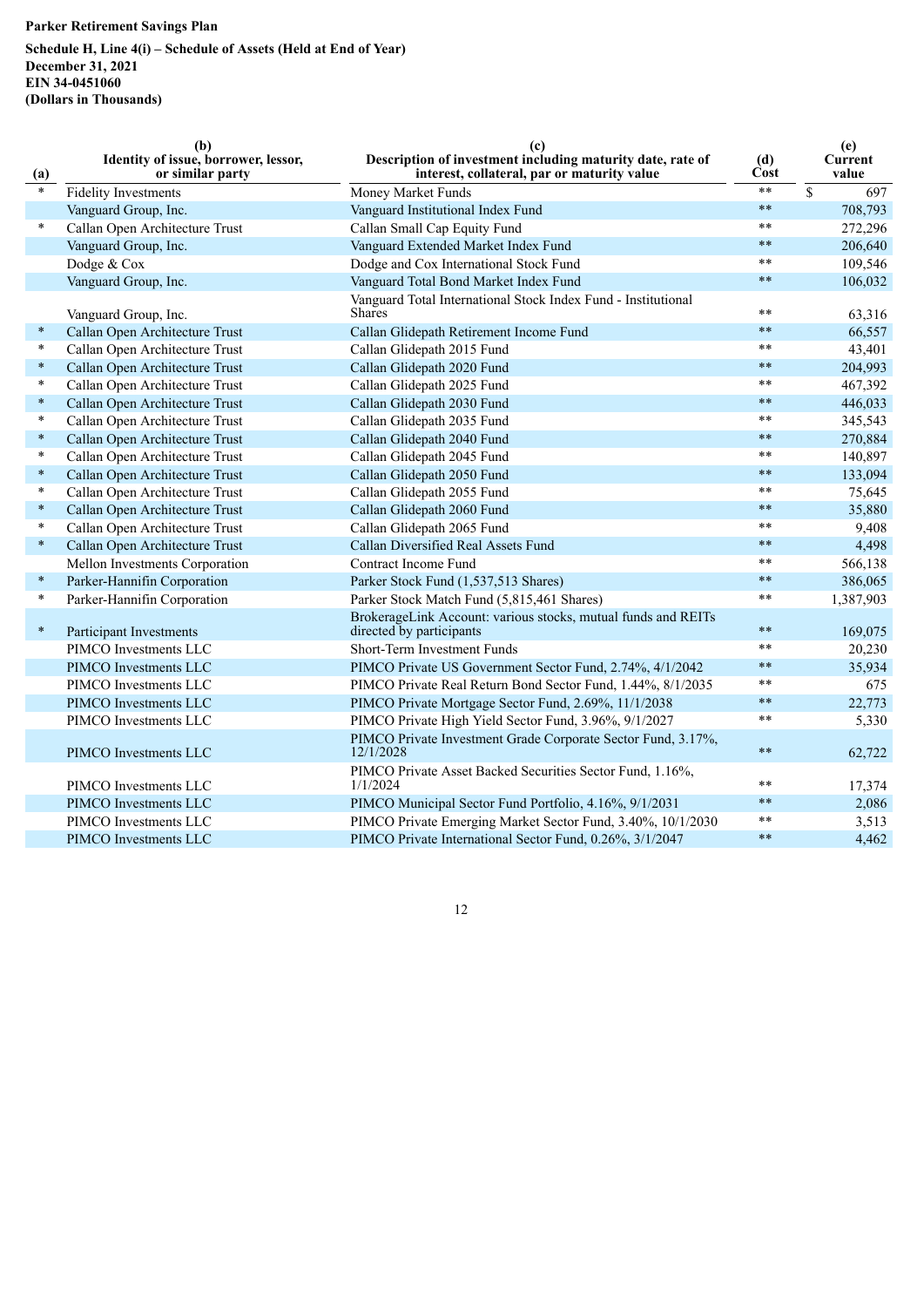**Schedule H, Line 4(i) – Schedule of Assets (Held at End of Year) December 31, 2021 EIN 34-0451060 (Dollars in Thousands)**

| (a) | (b)<br>Identity of issue, borrower, lessor,<br>or similar party         | (c)<br>Description of investment including maturity date, rate of<br>interest, collateral, par or maturity value | (d)<br>Cost   | (e)<br>Current<br>value |
|-----|-------------------------------------------------------------------------|------------------------------------------------------------------------------------------------------------------|---------------|-------------------------|
|     | J. P. Morgan Inv. Mgmt Co - J. P. Morgan<br>Analyst Large Cap Core Fund | AbbVie Inc; Common Stock; 60,586 Shares                                                                          | $* *$         | 8,203                   |
|     | J. P. Morgan Inv. Mgmt Co - J. P. Morgan<br>Analyst Large Cap Core Fund | Advanced Micro Devices Inc; Common Stock; 48,915 Shares                                                          | $***$         | 7,039                   |
|     | J. P. Morgan Inv. Mgmt Co - J. P. Morgan<br>Analyst Large Cap Core Fund | Affirm Holdings Inc; Common Stock; 17,141 Shares                                                                 | $***$         | 1,724                   |
|     | J. P. Morgan Inv. Mgmt Co - J. P. Morgan<br>Analyst Large Cap Core Fund | Alphabet Inc; Common Stock; 11,133 Shares                                                                        | $* *$         | 32,214                  |
|     | J. P. Morgan Inv. Mgmt Co - J. P. Morgan<br>Analyst Large Cap Core Fund | Amazon.com Inc; Common Stock; 8,666 Shares                                                                       | $* *$         | 28,895                  |
|     | J. P. Morgan Inv. Mgmt Co - J. P. Morgan<br>Analyst Large Cap Core Fund | Analog Devices Inc; Common Stock; 30,335 Shares                                                                  | $***$         | 5,332                   |
|     | J. P. Morgan Inv. Mgmt Co - J. P. Morgan<br>Analyst Large Cap Core Fund | Apple Inc; Common Stock; 192,743 Shares                                                                          | $***$         | 34,225                  |
|     | J. P. Morgan Inv. Mgmt Co - J. P. Morgan<br>Analyst Large Cap Core Fund | Bank of America Corp; Common Stock; 185,980 Shares                                                               | $* *$         | 8,274                   |
|     | J. P. Morgan Inv. Mgmt Co - J. P. Morgan<br>Analyst Large Cap Core Fund | Becton Dickinson and Co; Common Stock; 18,740 Shares                                                             | $***$         | 4,713                   |
|     | J. P. Morgan Inv. Mgmt Co - J. P. Morgan<br>Analyst Large Cap Core Fund | Best Buy Co Inc; Common Stock; 25,007 Shares                                                                     | $***$         | 2,556                   |
|     | J. P. Morgan Inv. Mgmt Co - J. P. Morgan<br>Analyst Large Cap Core Fund | Biogen Inc; Common Stock; 10,737 Shares                                                                          | $***$         | 2,576                   |
|     | J. P. Morgan Inv. Mgmt Co - J. P. Morgan<br>Analyst Large Cap Core Fund | Booking Holdings Inc; Common Stock; 1,685 Shares                                                                 | $* *$         | 4,043                   |
|     | J. P. Morgan Inv. Mgmt Co - J. P. Morgan<br>Analyst Large Cap Core Fund | Boston Scientific Corp; Common Stock; 156,314 Shares                                                             | $***$         | 6,640                   |
|     | J. P. Morgan Inv. Mgmt Co - J. P. Morgan<br>Analyst Large Cap Core Fund | Bristol-Myers Squibb Co; Common Stock; 75,523 Shares                                                             | $***$         | 4,709                   |
|     | J. P. Morgan Inv. Mgmt Co - J. P. Morgan<br>Analyst Large Cap Core Fund | Burlington Stores Inc; Common Stock; 13,656 Shares                                                               | $***$         | 3,981                   |
|     | J. P. Morgan Inv. Mgmt Co - J. P. Morgan<br>Analyst Large Cap Core Fund | Centene Corp; Common Stock; 84,288 Shares                                                                        | $***$         | 6,945                   |
|     | J. P. Morgan Inv. Mgmt Co - J. P. Morgan<br>Analyst Large Cap Core Fund | CenterPoint Energy Inc; Common Stock; 74,419 Shares                                                              | $***$         | 2,077                   |
|     | J. P. Morgan Inv. Mgmt Co - J. P. Morgan<br>Analyst Large Cap Core Fund | Ceridian HCM Holding Inc; Common Stock; 34,747 Shares                                                            | $\ast\ast$    | 3,630                   |
|     | J. P. Morgan Inv. Mgmt Co - J. P. Morgan<br>Analyst Large Cap Core Fund | Charter Communications Inc; Common Stock; 13,632 Shares                                                          | $***$         | 8,888                   |
|     | J. P. Morgan Inv. Mgmt Co - J. P. Morgan<br>Analyst Large Cap Core Fund | Chevron Corp; Common Stock; 47,249 Shares                                                                        | $\ast$ $\ast$ | 5,545                   |
|     | J. P. Morgan Inv. Mgmt Co - J. P. Morgan<br>Analyst Large Cap Core Fund | Coca-Cola Co/The; Common Stock; 136,855 Shares                                                                   | $* *$         | 8,103                   |
|     | J. P. Morgan Inv. Mgmt Co - J. P. Morgan<br>Analyst Large Cap Core Fund | ConocoPhillips; Common Stock; 86,598 Shares                                                                      | $***$         | 6,268                   |
|     | J. P. Morgan Inv. Mgmt Co - J. P. Morgan<br>Analyst Large Cap Core Fund | Constellation Brands Inc; Common Stock; 12,211 Shares                                                            | $***$         | 3,065                   |
|     | J. P. Morgan Inv. Mgmt Co - J. P. Morgan<br>Analyst Large Cap Core Fund | Deere & Co; Common Stock; 14,569 Shares                                                                          | $***$         | 5,011                   |
|     | J. P. Morgan Inv. Mgmt Co - J. P. Morgan<br>Analyst Large Cap Core Fund | Dollar General Corp; Common Stock; 13,629 Shares                                                                 | $***$         | 3,214                   |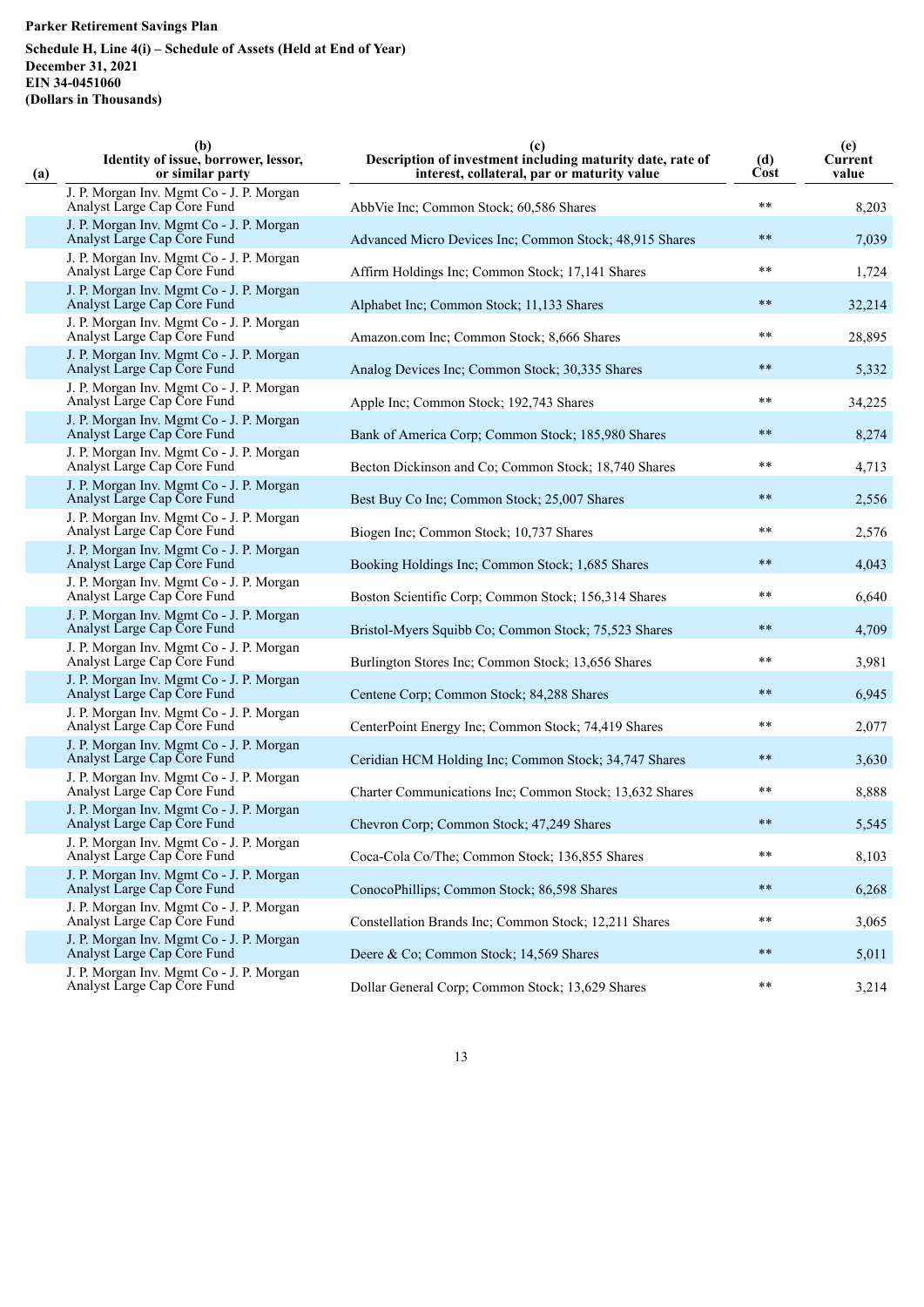**Schedule H, Line 4(i) – Schedule of Assets (Held at End of Year) December 31, 2021 EIN 34-0451060 (Dollars in Thousands)**

| (a) | (b)<br>Identity of issue, borrower, lessor,<br>or similar party         | (c)<br>Description of investment including maturity date, rate of<br>interest, collateral, par or maturity value | (d)<br>Cost   | (e)<br><b>Current</b><br>value |
|-----|-------------------------------------------------------------------------|------------------------------------------------------------------------------------------------------------------|---------------|--------------------------------|
|     | J. P. Morgan Inv. Mgmt Co - J. P. Morgan<br>Analyst Large Cap Core Fund | Eastman Chemical Co; Common Stock; 43,937 Shares                                                                 | $***$         | 5,346                          |
|     | J. P. Morgan Inv. Mgmt Co - J. P. Morgan<br>Analyst Large Cap Core Fund | Edison International; Common Stock; 36,821 Shares                                                                | $***$         | 2,539                          |
|     | J. P. Morgan Inv. Mgmt Co - J. P. Morgan<br>Analyst Large Cap Core Fund | Meta Platforms Inc; Common Stock; 28,256 Shares                                                                  | $\ast\ast$    | 9,504                          |
|     | J. P. Morgan Inv. Mgmt Co - J. P. Morgan<br>Analyst Large Cap Core Fund | FedEx Corp; Common Stock; 19,825 Shares                                                                          | $***$         | 5,128                          |
|     | J. P. Morgan Inv. Mgmt Co - J. P. Morgan<br>Analyst Large Cap Core Fund | Fifth Third Bancorp; Common Stock; 93,922 Shares                                                                 | $***$         | 4,118                          |
|     | J. P. Morgan Inv. Mgmt Co - J. P. Morgan<br>Analyst Large Cap Core Fund | FleetCor Technologies Inc; Common Stock; 15,858 Shares                                                           | $***$         | 3,550                          |
|     | J. P. Morgan Inv. Mgmt Co - J. P. Morgan<br>Analyst Large Cap Core Fund | Ingersoll Rand Inc; Common Stock; 84,718 Shares                                                                  | $\ast\ast$    | 5,242                          |
|     | J. P. Morgan Inv. Mgmt Co - J. P. Morgan<br>Analyst Large Cap Core Fund | Intuit Inc; Common Stock; 8,160 Shares                                                                           | $* *$         | 5,249                          |
|     | J. P. Morgan Inv. Mgmt Co - J. P. Morgan<br>Analyst Large Cap Core Fund | Johnson & Johnson; Common Stock; 17,797 Shares                                                                   | $\ast$ $\ast$ | 3,045                          |
|     | J. P. Morgan Inv. Mgmt Co - J. P. Morgan<br>Analyst Large Cap Core Fund | Lam Research Corp; Common Stock; 5,553 Shares                                                                    | $* *$         | 4,002                          |
|     | J. P. Morgan Inv. Mgmt Co - J. P. Morgan<br>Analyst Large Cap Core Fund | Leidos Holdings Inc; Common Stock; 32,225 Shares                                                                 | $\ast$ $\ast$ | 2,865                          |
|     | J. P. Morgan Inv. Mgmt Co - J. P. Morgan<br>Analyst Large Cap Core Fund | Eli Lilly & Co; Common Stock; 21,036 Shares                                                                      | $* *$         | 5,811                          |
|     | J. P. Morgan Inv. Mgmt Co - J. P. Morgan<br>Analyst Large Cap Core Fund | Lowe's Cos Inc; Common Stock; 50,291 Shares                                                                      | $***$         | 12,999                         |
|     | J. P. Morgan Inv. Mgmt Co - J. P. Morgan<br>Analyst Large Cap Core Fund | Lyft Inc; Common Stock; 92,425 Shares                                                                            | $* *$         | 3,949                          |
|     | J. P. Morgan Inv. Mgmt Co - J. P. Morgan<br>Analyst Large Cap Core Fund | Mastercard Inc; Common Stock; 43,679 Shares                                                                      | $***$         | 15,695                         |
|     | J. P. Morgan Inv. Mgmt Co - J. P. Morgan<br>Analyst Large Cap Core Fund | McDonald's Corp; Common Stock; 26,739 Shares                                                                     | $* *$         | 7,168                          |
|     | J. P. Morgan Inv. Mgmt Co - J. P. Morgan<br>Analyst Large Cap Core Fund | Microsoft Corp; Common Stock; 135,413 Shares                                                                     | $***$         | 45,542                         |
|     | J. P. Morgan Inv. Mgmt Co - J. P. Morgan<br>Analyst Large Cap Core Fund | Neurocrine Biosciences Inc; Common Stock; 19,687 Shares                                                          | $* *$         | 1,677                          |
|     | J. P. Morgan Inv. Mgmt Co - J. P. Morgan<br>Analyst Large Cap Core Fund | NextEra Energy Inc; Common Stock; 111,906 Shares                                                                 | $***$         | 10,448                         |
|     | J. P. Morgan Inv. Mgmt Co - J. P. Morgan<br>Analyst Large Cap Core Fund | NIKE Inc; Common Stock; 30,971 Shares                                                                            | $* *$         | 5,162                          |
|     | J. P. Morgan Inv. Mgmt Co - J. P. Morgan<br>Analyst Large Cap Core Fund | Norfolk Southern Corp; Common Stock; 27,399 Shares                                                               | $\ast$ $\ast$ | 8,157                          |
|     | J. P. Morgan Inv. Mgmt Co - J. P. Morgan<br>Analyst Large Cap Core Fund | Northrop Grumman Corp; Common Stock; 11,065 Shares                                                               | $***$         | 4,283                          |
|     | J. P. Morgan Inv. Mgmt Co - J. P. Morgan<br>Analyst Large Cap Core Fund | NVIDIA Corp; Common Stock; 27,605 Shares                                                                         | $***$         | 8,119                          |
|     | J. P. Morgan Inv. Mgmt Co - J. P. Morgan<br>Analyst Large Cap Core Fund | O'Reilly Automotive Inc; Common Stock; 13,873 Shares                                                             | $***$         | 9,798                          |
|     | J. P. Morgan Inv. Mgmt Co - J. P. Morgan<br>Analyst Large Cap Core Fund | PPG Industries Inc; Common Stock; 24,746 Shares                                                                  | $***$         | 4,267                          |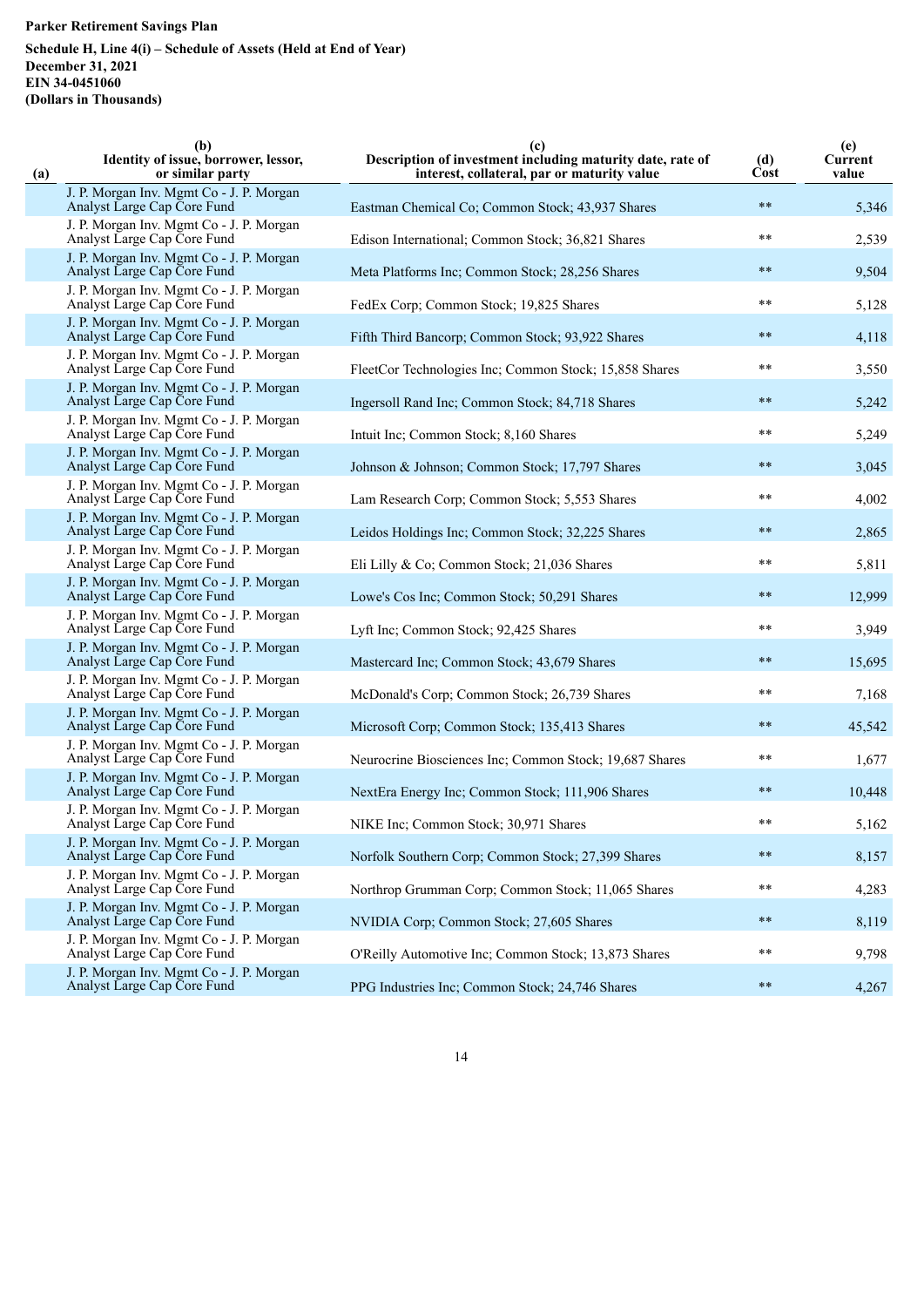**Schedule H, Line 4(i) – Schedule of Assets (Held at End of Year) December 31, 2021 EIN 34-0451060 (Dollars in Thousands)**

| (a) | (b)<br>Identity of issue, borrower, lessor,<br>or similar party         | (c)<br>Description of investment including maturity date, rate of<br>interest, collateral, par or maturity value | (d)<br>Cost | (e)<br>Current<br>value |
|-----|-------------------------------------------------------------------------|------------------------------------------------------------------------------------------------------------------|-------------|-------------------------|
|     | J. P. Morgan Inv. Mgmt Co - J. P. Morgan<br>Analyst Large Cap Core Fund | Pioneer Natural Resources Co; Common Stock; 27,421 Shares                                                        | $***$       | 5,004                   |
|     | J. P. Morgan Inv. Mgmt Co - J. P. Morgan<br>Analyst Large Cap Core Fund | Procter & Gamble Co/The; Common Stock; 64,387 Shares                                                             | $***$       | 10,532                  |
|     | J. P. Morgan Inv. Mgmt Co - J. P. Morgan<br>Analyst Large Cap Core Fund | Progressive Corp/The; Common Stock; 83,829 Shares                                                                | $* *$       | 8,605                   |
|     | J. P. Morgan Inv. Mgmt Co - J. P. Morgan<br>Analyst Large Cap Core Fund | Raytheon Technologies Corp; Common Stock; 40,209 Shares                                                          | $***$       | 3,460                   |
|     | J. P. Morgan Inv. Mgmt Co - J. P. Morgan<br>Analyst Large Cap Core Fund | Regeneron Pharmaceuticals Inc; Common Stock; 5,701 Shares                                                        | $***$       | 3,600                   |
|     | J. P. Morgan Inv. Mgmt Co - J. P. Morgan<br>Analyst Large Cap Core Fund | Rivian Automotive Inc; Common Stock; 15,164 Shares                                                               | $\ast\ast$  | 1,572                   |
|     | J. P. Morgan Inv. Mgmt Co - J. P. Morgan<br>Analyst Large Cap Core Fund | SVB Financial Group; Common Stock; 4,629 Shares                                                                  | $* *$       | 3,140                   |
|     | J. P. Morgan Inv. Mgmt Co - J. P. Morgan<br>Analyst Large Cap Core Fund | Shopify Inc; Common Stock; 2,329 Shares                                                                          | $**$        | 3,208                   |
|     | J. P. Morgan Inv. Mgmt Co - J. P. Morgan<br>Analyst Large Cap Core Fund | Snap Inc; Common Stock; 75,380 Shares                                                                            | $* *$       | 3,545                   |
|     | J. P. Morgan Inv. Mgmt Co - J. P. Morgan<br>Analyst Large Cap Core Fund | Stanley Black & Decker Inc; Common Stock; 27,335 Shares                                                          | $***$       | 5,156                   |
|     | J. P. Morgan Inv. Mgmt Co - J. P. Morgan<br>Analyst Large Cap Core Fund | State Street Corp; Common Stock; 57,826 Shares                                                                   | $* *$       | 5,411                   |
|     | J. P. Morgan Inv. Mgmt Co - J. P. Morgan<br>Analyst Large Cap Core Fund | T-Mobile US Inc; Common Stock; 43,384 Shares                                                                     | $**$        | 5,032                   |
|     | J. P. Morgan Inv. Mgmt Co - J. P. Morgan<br>Analyst Large Cap Core Fund | Tesla Inc; Common Stock; 7,791 Shares                                                                            | $* *$       | 8,233                   |
|     | J. P. Morgan Inv. Mgmt Co - J. P. Morgan<br>Analyst Large Cap Core Fund | Texas Instruments Inc; Common Stock; 26,443 Shares                                                               | $**$        | 4,984                   |
|     | J. P. Morgan Inv. Mgmt Co - J. P. Morgan<br>Analyst Large Cap Core Fund | Thermo Fisher Scientific Inc; Common Stock; 14,438 Shares                                                        | $* *$       | 9,637                   |
|     | J. P. Morgan Inv. Mgmt Co - J. P. Morgan<br>Analyst Large Cap Core Fund | Truist Financial Corp; Common Stock; 102,913 Shares                                                              | $**$        | 6,026                   |
|     | J. P. Morgan Inv. Mgmt Co - J. P. Morgan<br>Analyst Large Cap Core Fund | UnitedHealth Group Inc; Common Stock; 21,216 Shares                                                              | $* *$       | 10,653                  |
|     | J. P. Morgan Inv. Mgmt Co - J. P. Morgan<br>Analyst Large Cap Core Fund | Vertex Pharmaceuticals Inc; Common Stock; 12,139 Shares                                                          | $\ast\ast$  | 2,666                   |
|     | J. P. Morgan Inv. Mgmt Co - J. P. Morgan<br>Analyst Large Cap Core Fund | Wells Fargo & Co; Common Stock; 210,563 Shares                                                                   | $* *$       | 10,103                  |
|     | J. P. Morgan Inv. Mgmt Co - J. P. Morgan<br>Analyst Large Cap Core Fund | Workday Inc; Common Stock; 12,315 Shares                                                                         | $\ast\ast$  | 3,364                   |
|     | J. P. Morgan Inv. Mgmt Co - J. P. Morgan<br>Analyst Large Cap Core Fund | Zimmer Biomet Holdings Inc; Common Stock; 37,783 Shares                                                          | $* *$       | 4,800                   |
|     | J. P. Morgan Inv. Mgmt Co - J. P. Morgan<br>Analyst Large Cap Core Fund | ZoomInfo Technologies Inc; Common Stock; 31,370 Shares                                                           | $***$       | 2,014                   |
|     | J. P. Morgan Inv. Mgmt Co - J. P. Morgan<br>Analyst Large Cap Core Fund | Eaton Corp PLC; Common Stock; 43,757 Shares                                                                      | $* *$       | 7,562                   |
|     | J. P. Morgan Inv. Mgmt Co - J. P. Morgan<br>Analyst Large Cap Core Fund | Linde PLC; Common Stock; 21,689 Shares                                                                           | $***$       | 7,514                   |
|     | J. P. Morgan Inv. Mgmt Co - J. P. Morgan<br>Analyst Large Cap Core Fund | Seagate Technology Holdings PL; Common Stock; 26,931 Shares                                                      | **          | 3,062                   |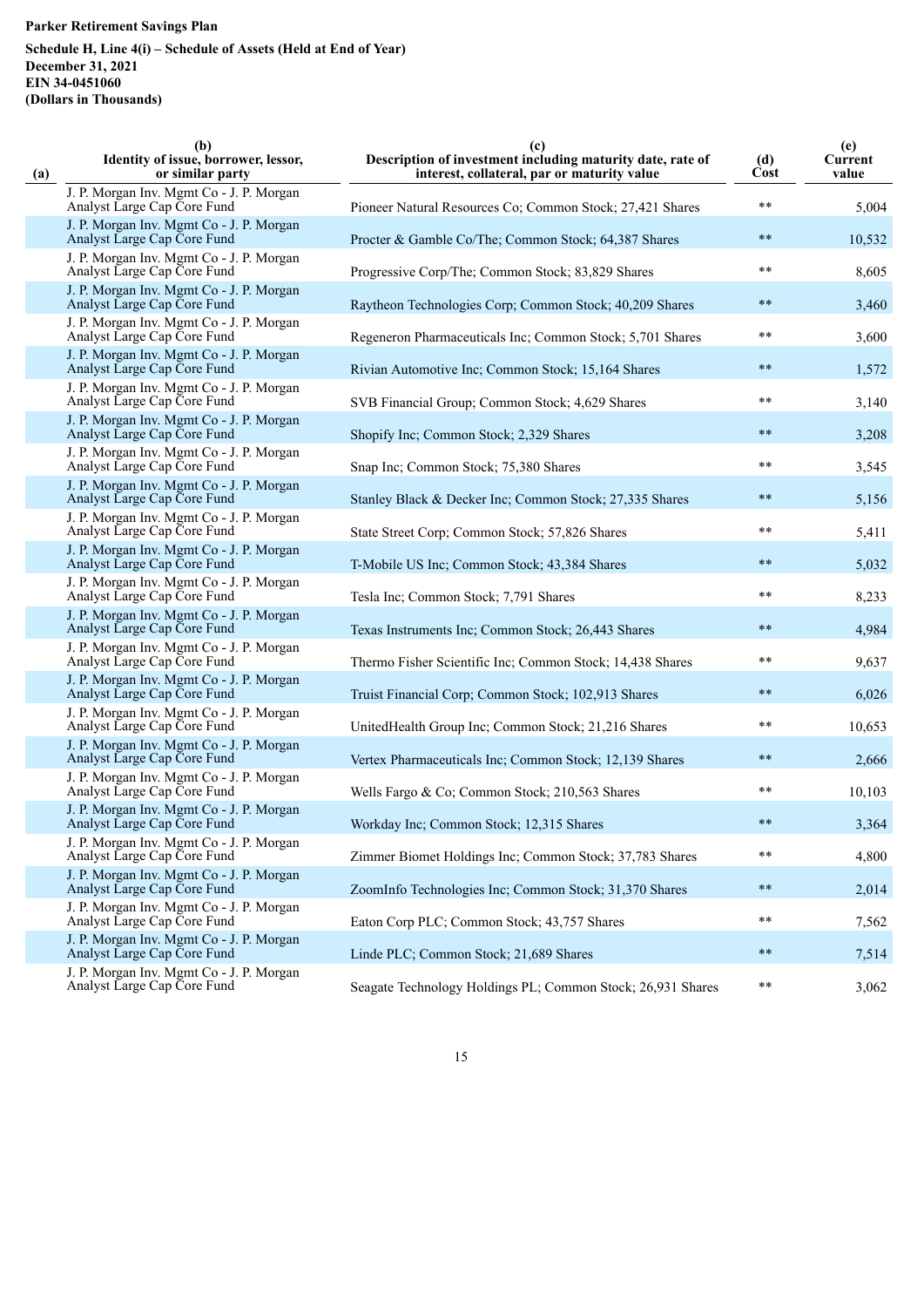**Schedule H, Line 4(i) – Schedule of Assets (Held at End of Year) December 31, 2021 EIN 34-0451060 (Dollars in Thousands)**

| (a) | (b)<br>Identity of issue, borrower, lessor,<br>or similar party          | (c)<br>Description of investment including maturity date, rate of<br>interest, collateral, par or maturity value | (d)<br>Cost | (e)<br>Current<br>value |
|-----|--------------------------------------------------------------------------|------------------------------------------------------------------------------------------------------------------|-------------|-------------------------|
|     | J. P. Morgan Inv. Mgmt Co - J. P. Morgan<br>Analyst Large Cap Core Fund  | Trane Technologies PLC; Common Stock; 25,670 Shares                                                              | $**$        | 5,186                   |
|     | J. P. Morgan Inv. Mgmt Co - J. P. Morgan<br>Analyst Large Cap Core Fund  | Chubb Ltd; Common Stock; 18,425 Shares                                                                           | $* *$       | 3,576                   |
|     | J. P. Morgan Inv. Mgmt Co - J. P. Morgan<br>Analyst Large Cap Core Fund  | NXP Semiconductors NV; Common Stock; 55,422 Shares                                                               | $**$        | 12,655                  |
|     | J. P. Morgan Inv. Mgmt Co - J. P. Morgan<br>Analyst Large Cap Core Fund  | Host Hotels & Resorts Inc; Fund; 209,291 Shares                                                                  | $* *$       | 3,640                   |
|     | J. P. Morgan Inv. Mgmt Co - J. P. Morgan<br>Analyst Large Cap Core Fund  | Prologis Inc; Fund; 44,891 Shares                                                                                | $**$        | 6,130                   |
|     | J. P. Morgan Inv. Mgmt Co - J. P. Morgan<br>Analyst Large Cap Core Fund  | Sun Communities Inc; Fund; 19,895 Shares                                                                         | $* *$       | 4,177                   |
|     | J. P. Morgan Inv. Mgmt Co - J. P. Morgan<br>Analyst Large Cap Core Fund  | Cash including money market and futures accounts                                                                 | $**$        | 9,456                   |
| *   | Participant Loans                                                        | Participant Loans -- 4.25% - 11.5%, maturing through 2032                                                        |             | 78,601                  |
|     | <b>Total Investments</b>                                                 |                                                                                                                  |             | 7,059,662               |
|     | * Denotes Party-in-Interest                                              |                                                                                                                  |             |                         |
|     | ** Cost information is not required for participant-directed investments |                                                                                                                  |             |                         |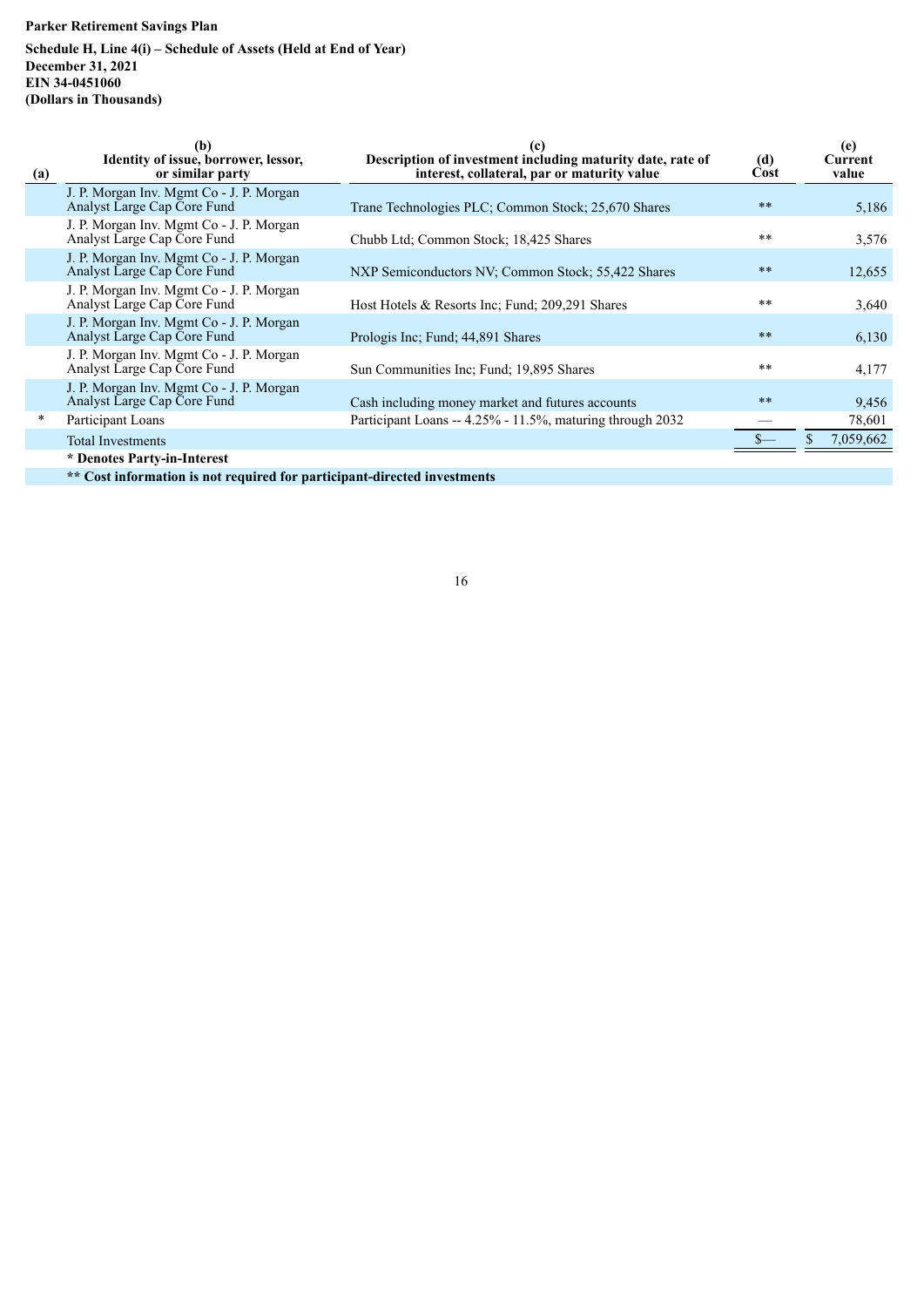# **SIGNATURE**

Pursuant to the requirements of the Securities Exchange Act of 1934, the Administrator of the Plan has duly caused this annual report to be signed on its behalf by the undersigned hereunto duly authorized.

#### PARKER RETIREMENT SAVINGS PLAN

BY: Parker-Hannifin Corporation, Plan Administrator

BY: /s/ Todd M. Leombruno Todd M. Leombruno

Executive Vice President and Chief Financial Officer

Parker-Hannifin Corporation, Plan Administrator

June 23, 2022